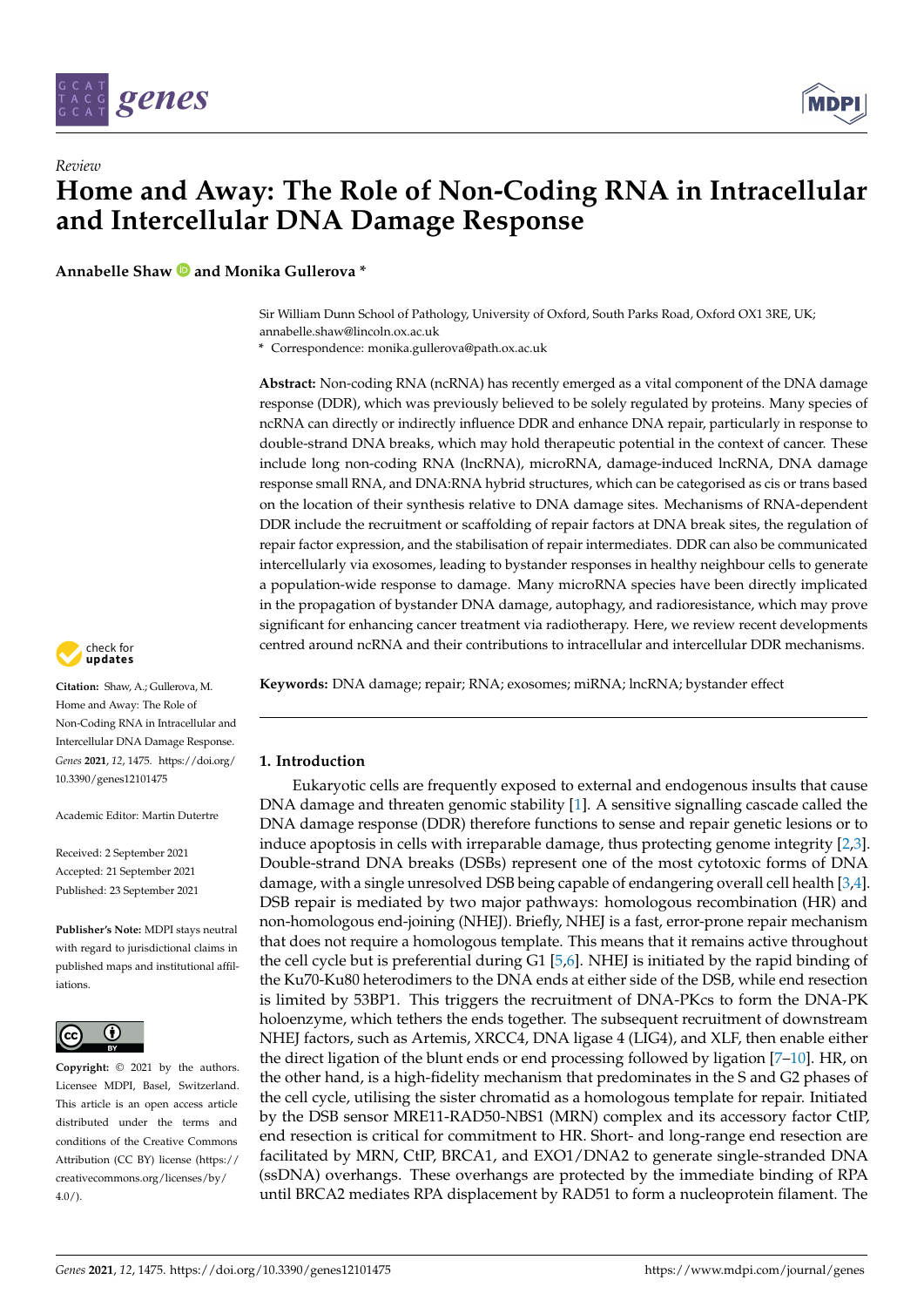nucleoprotein filament then invades the template DNA duplex at a region of sequence homology, generating a D-loop intermediate and faithfully restoring the damaged strand without information loss [\[4](#page-15-3)[,6](#page-15-5)[,8–](#page-15-8)[10\]](#page-15-7).

In recent years, many studies have suggested critical roles for non-coding RNA (ncRNA) in DDR [\[11–](#page-15-9)[15\]](#page-15-10). Within the cell, ncRNA species that contribute to DNA repair, particularly to that of DSBs, can be transcribed both proximally and distally to the site of DNA damage [\[1](#page-15-0)[,5\]](#page-15-4). As both can influence activity at the break site, they have been designated as cis and trans mechanisms of RNA-dependent DDR, respectively. Nevertheless, RNA and its associated structures, such as R-loops, are also implicated in the induction of DNA damage, including DSBs, and genome instability [\[16\]](#page-15-11). Therefore, the tight regulation of RNA activities is required to maintain genome integrity and to resolve insults. RNA can additionally be exported into extracellular vesicles. Various species of messenger RNA (mRNA), microRNA (miRNA), and other ncRNA have been identified as encapsulated within a subset of extracellular vesicles that have a diameter of 40–100 nm, termed exosomes [\[17\]](#page-15-12). Following the discovery that exosome-mediated RNA transfer represents a key mechanism of intercellular communication and functional regulation [\[18\]](#page-15-13), a growing body of evidence has implicated exosomal RNA in intercellular DDR mechanisms [\[19\]](#page-16-0). Intercellular DDR encompasses damage induction, genomic instability, and radioresistance within bystander cells, which have not been exposed to radiation themselves but are in the vicinity of directly irradiated cells [\[20\]](#page-16-1). Here, we review recent developments in the rapidly growing field of RNA-dependent DDR, focusing on the contributions of cis and trans ncRNA species to intracellular DNA repair mechanisms as well as the effects of specific intercellular RNA transfer on DDR in both donor and recipient cells. It should be noted that although there is some evidence for rRNA and tRNA involvement in DDR, these are not covered in this review.

### **2. Intracellular RNA-Dependent DDR Mechanisms**

*2.1. RNA Acting in Trans*

### 2.1.1. lncRNAs Contribute to DSB Repair

The activation of DNA repair by RNA transcripts synthesised in trans has been widely studied and reviewed [\[4](#page-15-3)[,8](#page-15-8)[,21](#page-16-2)[,22\]](#page-16-3). These RNA transcripts are commonly ncRNA species, which can be further classified into long non-coding RNA (lncRNA) or small non-coding microRNA (miRNA) [\[4\]](#page-15-3). lncRNAs are over 200 nucleotides in length, transcribed by RNA polymerase II (RNAPII), and processed into mature RNA transcripts that can function in the nucleus or cytoplasm [\[8\]](#page-15-8). A growing body of evidence has implicated many lncRNA species in DDR and DNA repair mechanisms at various levels, including action as DSB sensors, transducers, or effectors [\[22\]](#page-16-3). Here, we discuss a selection of recently reported examples of lncRNA species with important functions in DDR, with emphasis on the DSB repair pathways.

NHEJ offers a rapid but low fidelity means of repairing a DSB via the binding of the Ku70-Ku80 heterodimer to the DNA ends at the break site, facilitating the recruitment of end-processing factors such as LIG4, which can resolve the DSB by means of the direct ligation of the DNA ends [\[2\]](#page-15-1). Many lncRNA species have recently been identified as en-hancers of NHEJ efficiency, including LINP1 [\[23\]](#page-16-4), LRIK [\[24\]](#page-16-5), lnc-RI [\[25\]](#page-16-6), and NIHCOLE [\[26\]](#page-16-7), discussed below. These and other examples have been summarised in Table [1](#page-2-0) to convey the diversity of lncRNA contributions to DDR.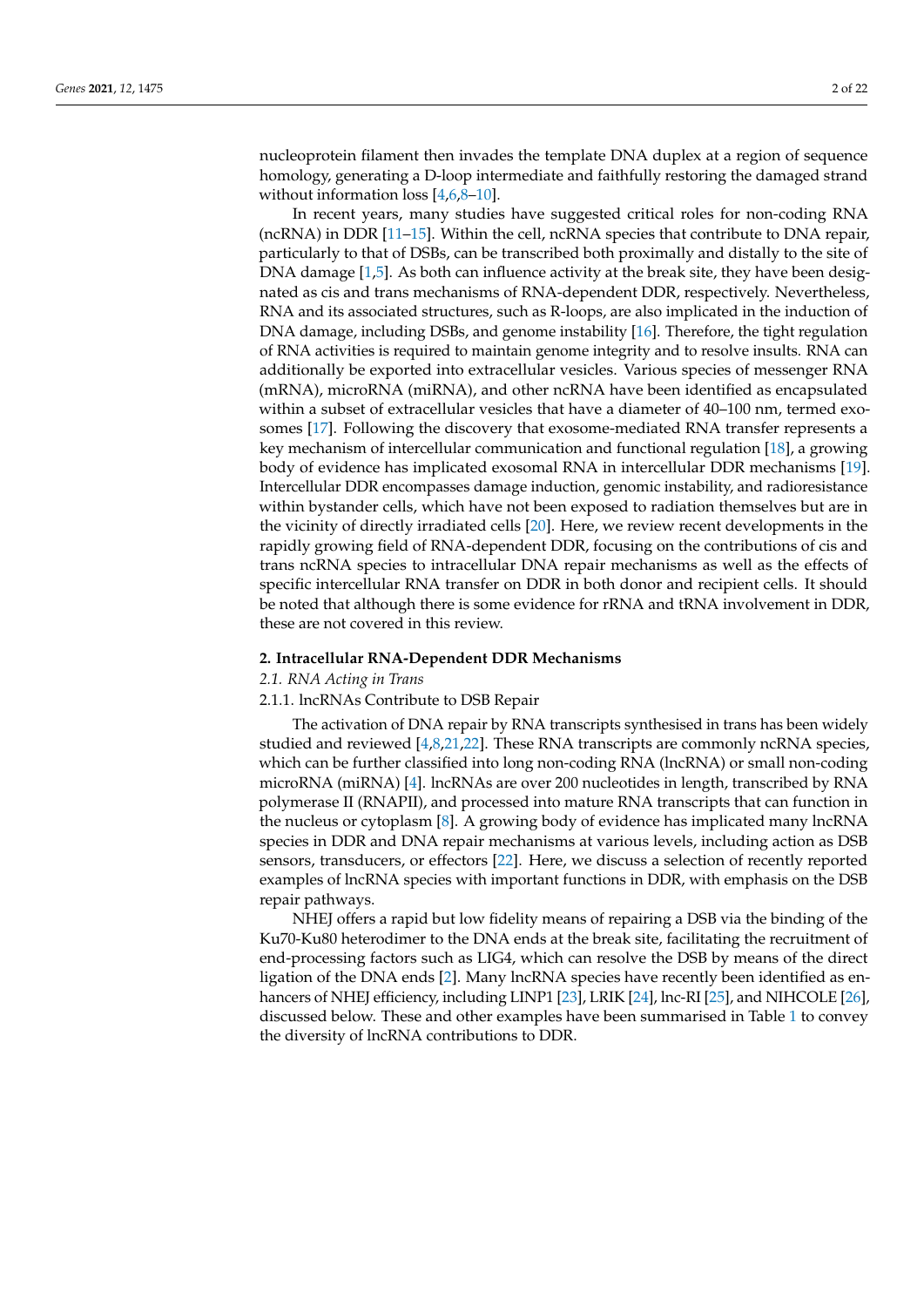| <b>IncRNA</b> Species | Function                                                                                          | Reference         |
|-----------------------|---------------------------------------------------------------------------------------------------|-------------------|
| LINP1                 | Scaffolding of multiple Ku70-Ku80<br>dimers and DNA-PKcs at damage sites                          | [23, 27]          |
| <b>NIHCOLE</b>        | Recruitment of Ku80 to damage sites and<br>phase separation to drive NHEJ                         | [26]              |
| <b>LRIK</b>           | Binds damaged DNA, allowing DSB<br>sensing and signalling to recruit Ku70                         | $[24]$            |
| $lnc$ -RI             | Stabilises LIG4 and RAD51 expression by<br>acting as a ceRNA for miR4727-5p and<br>miR-193a-3p    | [25, 28]          |
| <b>HOTAIR</b>         | Promotes radioresistance via regulation<br>of miR-454-3p, miR-218, and EZH2                       | $[29 - 31]$       |
| <b>HITT</b>           | Binds ATM, preventing MRN complex<br>formation and restricting HR                                 | $\left[32\right]$ |
| LIRR1                 | Reduces expression of Ku70, Ku80, and<br>RAD <sub>50</sub>                                        | $[33]$            |
| MEG <sub>3</sub>      | Sequesters miR-182, enhancing<br>radiosensitivity                                                 | $\left[34\right]$ |
| <b>BS-DRL1</b>        | Interacts with HMGB1 and facilitates its<br>assembly on chromatin upon DNA<br>damage in the brain |                   |
| Aerrie                | Associates with YBX1 and is recruited to<br>damage sites to enhance DNA repair                    | [36]              |

<span id="page-2-0"></span>**Table 1.** lncRNA species and their roles in DDR.

LINP1 was first identified in triple-negative breast cancer (MDA-MB-231) cells as an interacting partner of Ku80 and DNA-PKcs by RNA pulldown and immunoprecipitation experiments [\[23\]](#page-16-4), and the same methods confirmed this observation in cervical cancer (HeLa) cells [\[37\]](#page-16-17). It was initially proposed that LINP1 acted as a scaffold that was recruited to stabilise Ku80 and DNA-PKcs complexes at the repair site [\[23\]](#page-16-4). More recent work from Thapar et al. [\[27\]](#page-16-8) aimed to investigate this interaction and its contribution to NHEJ. Indeed, their use of size exclusion chromatography small-angle X-ray scattering (SEC-SAXS) established that LINP1 promotes the association of multiple Ku heterodimers across the break to prolong the lifetime of the synaptic complex (Figure [1\)](#page-3-0). Interestingly, LINP1 was found to act redundantly with the NHEJ accessory protein, PAXX. Single-molecule assays utilising molecular forceps to imitate DSBs showed LINP1 to be even more effective than PAXX at bridging DNA ends [\[27\]](#page-16-8), thus highlighting the increasing importance of studying RNA molecules as key drivers of DNA repair. A similar scaffolding role was suggested for NIHCOLE, whereby its interaction with Ku80 promotes the formation of multimeric NHEJ complexes to increase ligation efficiency [\[26\]](#page-16-7). However, in contrast to the role of LINP1 in long-range synapsis [\[27\]](#page-16-8), NIHCOLE is implicated in short-range synapsis [\[26\]](#page-16-7). While long-range synaptic complexes can provide the initial tethering of the DNA ends, it is the short-range synaptic complex that catalyses their precise alignment and ligation [\[38\]](#page-16-18), distinguishing the functions of the two scaffolding lncRNAs. Furthermore, single-molecule atomic force microscopy revealed hyper-stoichiometric clustering of NIHCOLE and Ku80, such that around three molecules of NIHCOLE could recruit 14 Ku80 molecules, proposing a potential role for NIHCOLE in promoting phase separation as a means to drive NHEJ via "repair hubs" [\[26\]](#page-16-7). Another lncRNA, LRIK, was also found to interact with the Ku70-Ku80 heterodimer. However, its mechanism of NHEJ promotion differs from LINP1 and NIH-COLE. Chromatin immunoprecipitation (ChIP) in combination with AsiSi-induced DSBs in LRIK-knockdown cells revealed a dependence of Ku heterodimer accumulation at DSB sites, as well as the recruitment of downstream DNA-PKcs and XRCC4, on LRIK expression. LRIK was also found to directly bind damaged DNA, as shown by psoralen cross-linked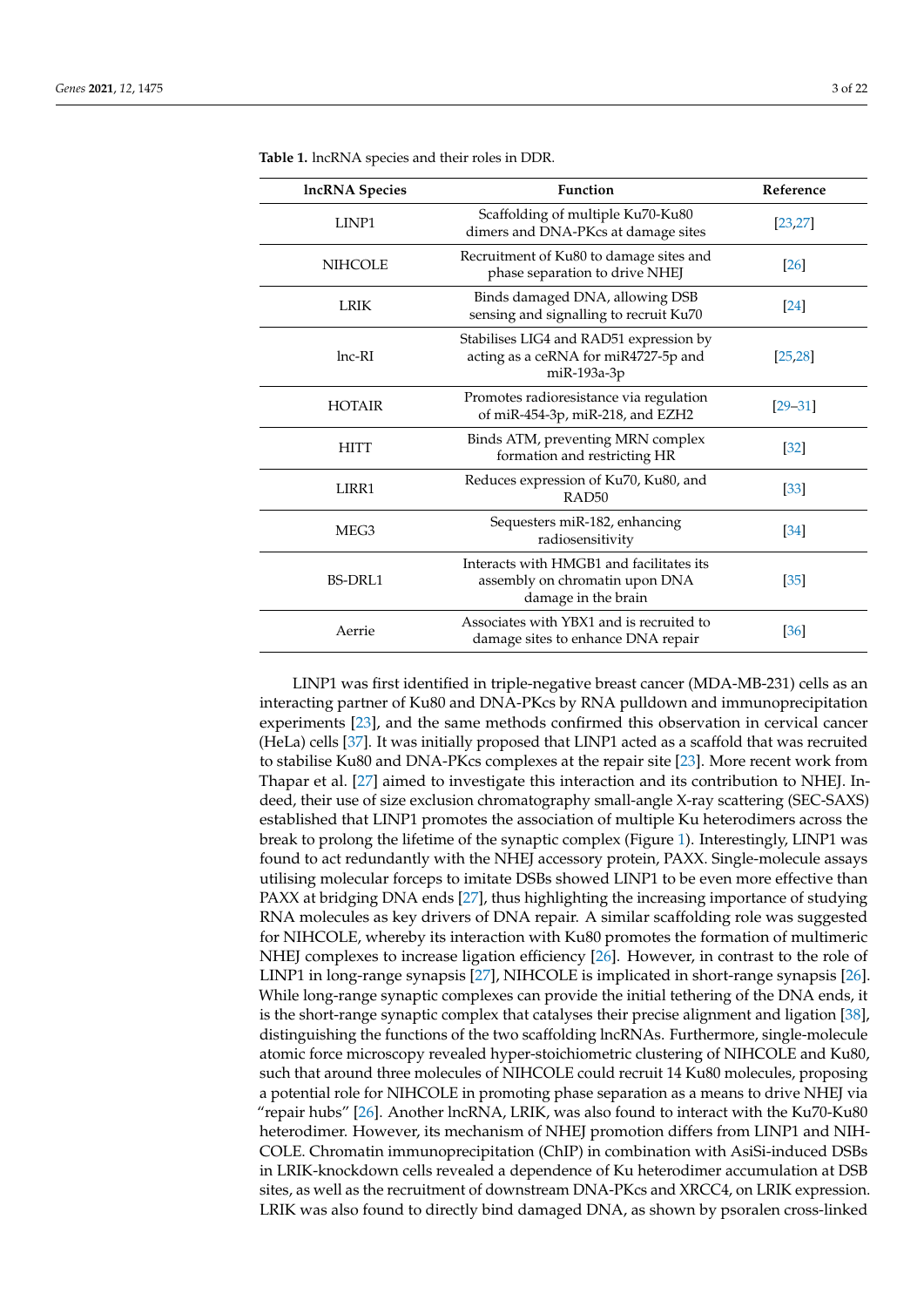chromatin isolation by RNA purification (ChIRP)-qPCR. In combination with the observations that LRIK loss downregulates γH2AX foci formation, these results implicate LRIK in the sensing of DSBs and the subsequent signalling to promote NHEJ, which is mediated by its interaction with Ku70 [\[24\]](#page-16-5). Finally, lnc-RI contributes to NHEJ by stabilising LIG4 expression, evidenced by reduced LIG4 at both the mRNA and protein level when lnc-RI was knocked down [\[25\]](#page-16-6). Prior work has also suggested a role for lnc-RI in HR via its ability to stabilise RAD51 mRNA [\[28\]](#page-16-9), demonstrating that one lncRNA species can contribute to DNA repair via multiple mechanisms. Interestingly, both studies suggest that lnc-RI acts as a competitive endogenous RNA (ceRNA) for its respective target mRNAs [\[25,](#page-16-6)[28\]](#page-16-9). ceRNAs have been described as non-coding RNA molecules that can be targeted by the same miRNA species as a specific coding RNA, providing additional regulatory potential via crosstalk between lncRNA and miRNA [\[39\]](#page-16-19). In this case, lnc-RI binds competitively via its 3'UTR to miR-4727-5p to enhance LIG4 expres[sion](#page-16-6) [25] and to miR-193a-3p to reg-ulate RAD51 expression [\[28\]](#page-16-9). Taken together, these results highlight the complexity of the non-coding RNA contribution to DNA repair mechanisms and demonstrate how their co-operation can lead to the fine-tuning of this process. process.

<span id="page-3-0"></span>

**Figure 1.** RNA contributions to intracellular mechanisms of DNA repair in cis and trans. Created with PioDordor com with BioRender.com. with [BioRender.com.](BioRender.com)

### 2.1.2. miRNAs Can Modulate DNA Repair Mechanisms

miRNA represents another source of DNA repair modulation in trans. Transcribed by RNAPII at intragenic and intergenic regions, they undergo multi-stage processing by Drosha, DGCR8, and Dicer into mature miRNA duplexes with an average of 22 nucleotides [40,41]. The mature miRNA then associates with Argonaute (Ago) protein family members to generate the RNA-induced silencing complex (RISC). Following the degradation of the nontargeting miRNA strand, RISC mediates post-transcriptional gene silencing, termed RNA interference (RNAi), based on sequence complementarity between the miRNA guide strand and a target mRNA [42]. While p[erfe](#page-16-22)ct complementarity and Ago2 endonuclease activity lead to the degradation of target mRNA, sequence mismatches result in translational inhibition and are more common in animal cells  $[41]$ .

Based on evidence that miRNA expression can both be regulated by DNA damage and impact its repair through RNAi [\[42\]](#page-16-22), the contribution of miRNA to DDR is well-studied. It has been shown that certain DNA repair factors, BRCA1 and ATM, can enhance miRNA biogenesis and processing via interaction with Drosha or Drosha-associated proteins [\[43](#page-16-23)[,44\]](#page-16-24). This suggests that DNA damage is responsible for the upregulation of a subset of miRNAs that may influence DDR and DNA repair mechanisms. Accordingly, many miRNA species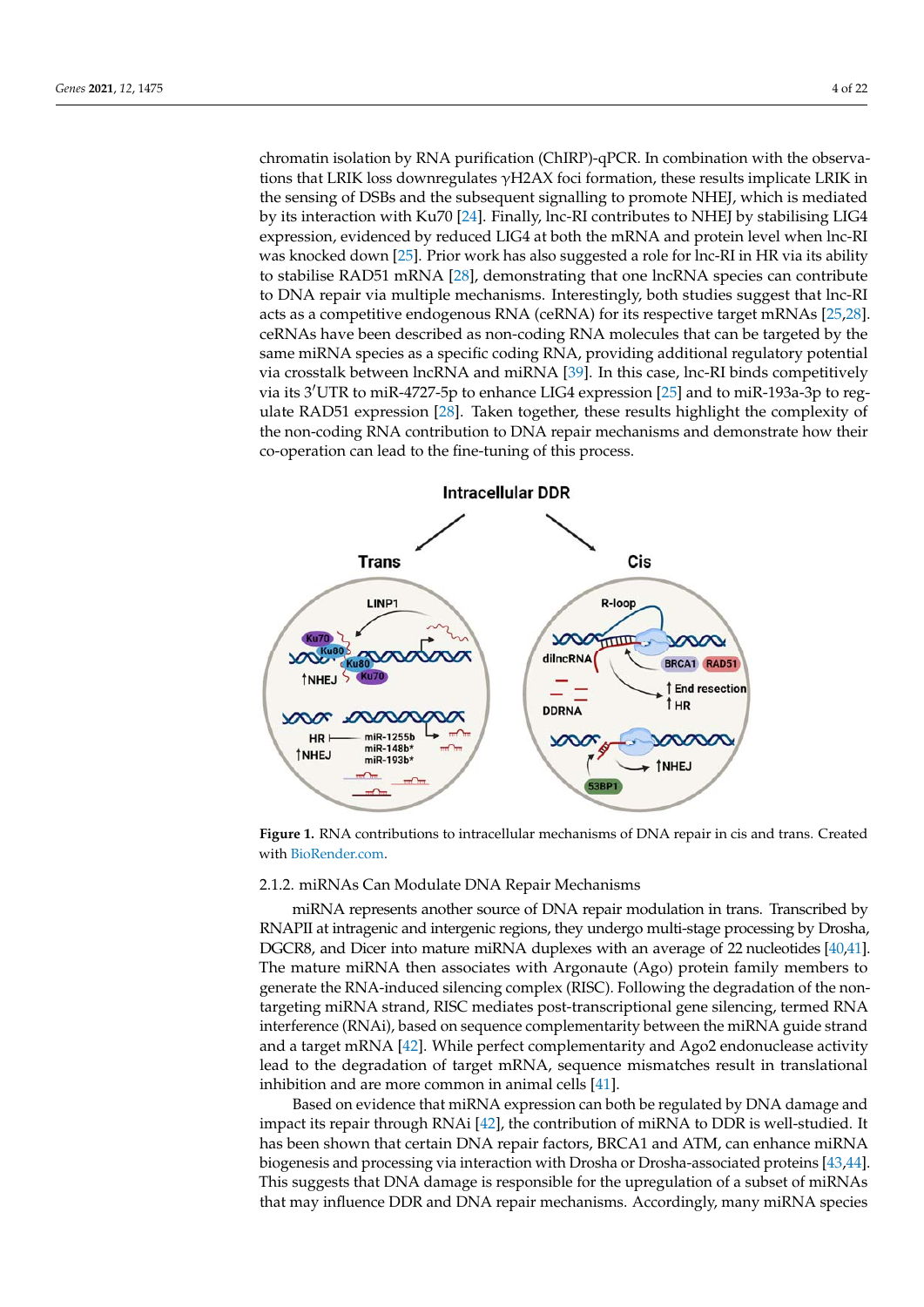that target DDR and HR factors were enriched following irradiation; however, many others were downregulated (summarised in [\[45\]](#page-17-0)). Examples of miRNA species that can contribute to DNA repair modulation by means of the direct targeting of repair factors have been summarised in Table [2.](#page-4-0)

As seen in Table [2,](#page-4-0) some miRNAs can directly target more than one factor in a particular repair pathway, increasing their influence over that pathway. For example, miR-1255b, miR-148b\*, and miR-193b\* are all capable of controlling BRCA1, BRCA2, and RAD51 levels [\[11\]](#page-15-9), thus providing multiple opportunities for miRNA-mediated control over HR. It has been proposed that the downregulation of HR factors by these particular miRNAs, shown in Figure [1,](#page-3-0) is responsible for NHEJ induction in the G1 phase of the cell cycle. As the sister chromatid is absent in G1, this serves to protect genome integrity and prevent loss of heterozygosity [\[11\]](#page-15-9). Some miRNA species, on the other hand, can exert their influence over multiple pathways. This includes miR-101, which can modulate NHEJ and HR by targeting DNA-PKcs or ATM, respectively [\[46\]](#page-17-1). As mentioned previously, miRNA can also work antagonistically with ceRNA [\[39\]](#page-16-19) to provide an additional layer of control over DNA repair protein expression. Together, these findings demonstrate that miRNA directly contributes to the fine-tuning of the DDR and DNA repair mechanisms via RNAi. More recent work has additionally identified miRNA species acting indirectly to modulate DNA repair. Zhang et al. [\[47\]](#page-17-2) identified miR-129-3p as an indirect modulator of NHEJ. Rather than directly downregulating the expression of a core DSB repair protein, miR-129-3p was found to silence SUMO-activating enzyme subunit 1 (SAE1) expression. This inhibited the sumoylation of XRCC4, preventing its nuclear localisation and subsequent DSB repair via NHEJ [\[47\]](#page-17-2). Similarly, Ge et al. [\[48\]](#page-17-3) characterised miR-27a as an enhancer of HR via its downregulation of ZEB1, an ATM-interacting protein [\[48\]](#page-17-3). Overall, the studies reported here outline the diverse contributions of various miRNA species to DNA repair, both direct and indirect.

| miRNA Species                                  | <b>DNA Repair Factor(s)</b> | Repair Pathway(s) | Reference    |
|------------------------------------------------|-----------------------------|-------------------|--------------|
| $miR-138$<br>$miR-24$                          | H2AX                        | HR, NHEJ          | [49, 50]     |
| $miR-100$<br>$miR-101$<br>$miR-421$            | ATM                         | <b>HR</b>         | [46, 51, 52] |
| $m$ i $R-1255b$<br>miR-148b *<br>miR-193 $b^*$ | BRCA1, BRCA2, RAD51         | HR                | $[11]$       |
| miR-193a-3p<br>$miR-96-5p$                     | RAD51                       | HR                | [28, 53]     |
| $miR-335$<br>$m$ i $R-130b$                    | CtIP                        | HR                | [54, 55]     |
| $miR-101$<br>miR-874-3p                        | <b>DNA-PKcs</b>             | <b>NHEJ</b>       | [46, 53, 56] |
| $miR-502$                                      | Ku70, XLF                   | <b>NHEI</b>       | $[57]$       |
| $miR-622$                                      | Ku70, Ku80                  | <b>NHEI</b>       | [58]         |
| miR-4727-5<br>$pmir-1246$                      | LIG4                        | <b>NHEI</b>       | [25, 59]     |

<span id="page-4-0"></span>**Table 2.** miRNA species associated with DNA repair and the factors whose expression they alter.

Table adapted from Thapar, 2018 [\[4\]](#page-15-3). The \* is part of the species name given in the reference.

### 2.1.3. Emerging Role of snRNA in DDR

Another class of small ncRNA, small nuclear RNA (snRNA), have recently emerged as novel players in DDR [\[60](#page-17-15)[,61\]](#page-17-16). snRNAs are involved in pre-mRNA splicing, associating with proteins to form the small nuclear ribonucleoprotein (snRNP) particle subunits of the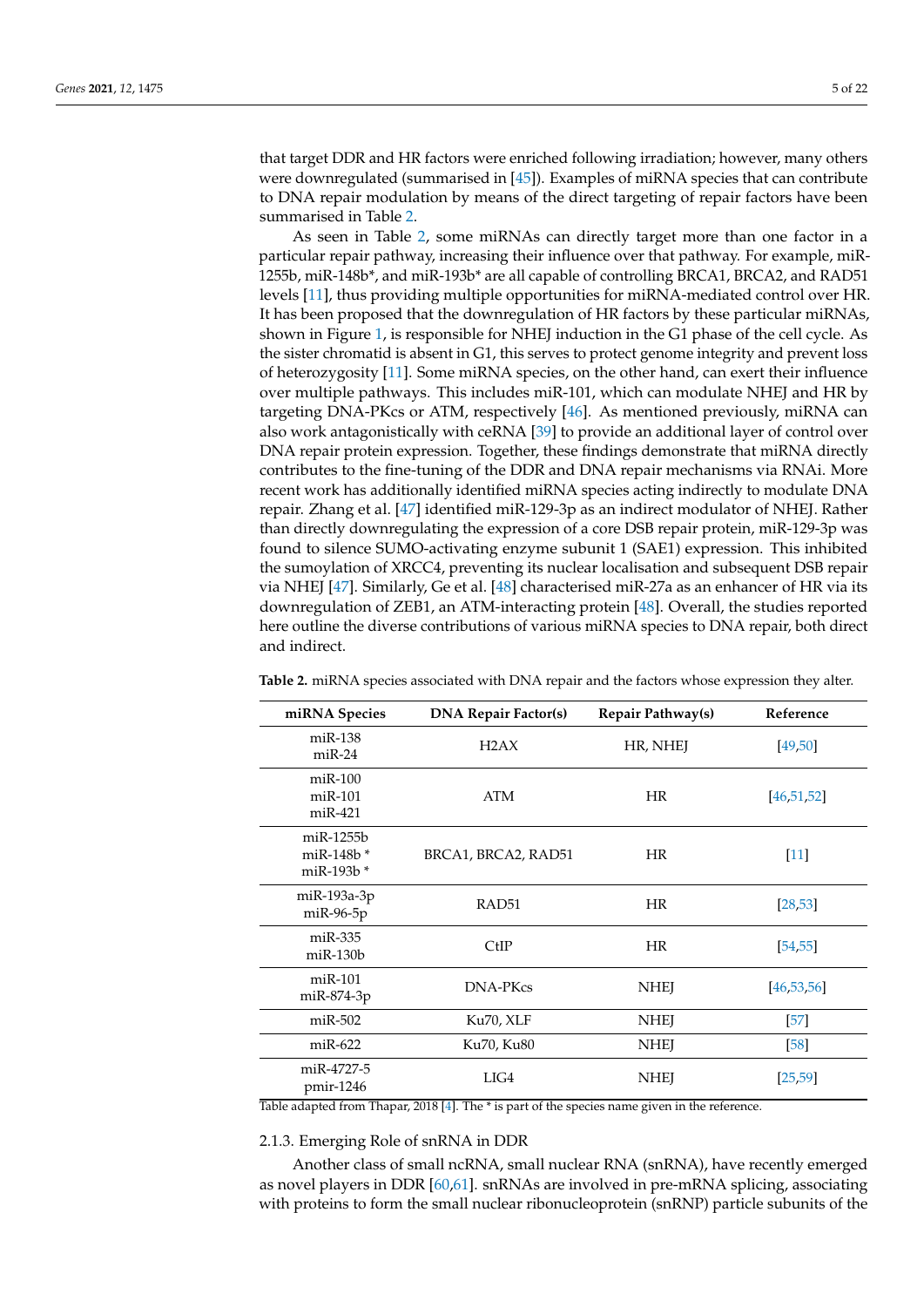spliceosome [\[62\]](#page-17-17). Employing qRT-PCR, it was shown that U1 snRNA levels were reduced in response to UV irradiation. This reduction correlated with a transient increase in the alternative cleavage and polyadenylation isoforms of DDR-associated genes, thus reducing the number of full-length mRNA molecules [\[60\]](#page-17-15). Therefore, U1 snRNA plays an important role in the regulation of RNA processing and gene expression during DDR. Moreover, U2 snRNP complexes were subsequently shown to promote genome stability. This is achieved by a combination of two mechanisms. First, U2 snRNP maintains the transcription of essential repair proteins, including RAD51 and ATM, and aids in BRCA1 recruitment to damage sites, thus acting as a novel HR factor itself. The second mechanism acts to inhibit R-loop formation (discussed in Section [2.2.2\)](#page-7-0), preventing R-loop-induced DNA damage and genome instability [\[61\]](#page-17-16). However, the contribution of U2 snRNA to these mechanisms is not indicated, meaning that further clarification would be useful to determine if these effects are more dependent on the RNA or protein content of the spliceosome. Nevertheless, interesting links between splicing and DDR clearly exist, which should be explored further in future studies.

Interestingly, another study reported a new class of small ncRNA that were associated with single strand DNA damage repair (sdRNA). These molecules appear to be BRCA1/RNAi multi-protein complex dependent and to activate the PalB2/Rad52 complex, in order to promote repair at R-loop rich transcription termination sites. It is not clear whether these sdRNAs are actually derived from R-loops or their vicinity, or if they act in cis or trans. However, this mechanism serves to prevent the genome instability that is associated with R-loop formation [\[63\]](#page-17-18).

### *2.2. RNA Acting in Cis*

### <span id="page-5-0"></span>2.2.1. Damage-Induced Transcripts Can Modulate DNA DSB Repair

It is well reported that transcription can be transiently activated at DSB sites, contributing to efficient DNA repair [\[64\]](#page-17-19). A key development in the field was the discovery of de novo RNA transcripts generated in close proximity to break sites, which appears to be specific to DSBs and conserved between yeast, plants, insects, and mammalian cells [\[12](#page-15-14)[–14](#page-15-15)[,65\]](#page-17-20). These small ncRNAs were designated as DSB-induced RNAs (diRNAs) and DNA damage response small RNAs (DDRNAs) [\[12](#page-15-14)[,13\]](#page-15-16). DDRNAs are characterised as being 20-35 nucleotides in length and as sharing sequence homology with the damaged locus [\[13\]](#page-15-16). They have been shown to be processed in a Dicer-dependent manner from RNAPII-transcribed precursors, which are called damage-induced long non-coding RNAs (dilncRNAs) [\[13](#page-15-16)[,15\]](#page-15-10). This is supported by reports of phosphorylated Dicer (p-Dicer), which accumulates in damaged nuclei and promotes the turnover of nuclear damage-induced RNA [\[66\]](#page-17-21). dilncRNA transcription has been attributed to the canonical activation of RNAPII via phosphorylation at Ser-2 or Ser-5 of its C-terminal domain (CTD) [\[15\]](#page-15-10) and its recruitment to DNA ends by the pre-initiation complex, generating a functional promoter at the break site [\[67\]](#page-17-22). However, it was recently reported that the tyrosine kinase c-Abl could phosphorylate Tyr-1 (Y1P) of the RNAPII CTD and catalyse its activation at promoter-associated DSBs. RNAPII Y1P was proposed to generate damage-responsive transcripts (DARTs), which could then be converted to dsRNA via a mechanism involving DNA–RNA hybrid intermediates serving as antisense promoters [\[68\]](#page-17-23). Similar to dilncRNA, these dsRNA could subsequently be processed by p-Dicer with consequences for DDR signalling and DNA repair, which will be discussed below [\[15,](#page-15-10)[68\]](#page-17-23).

diRNAs are similar small ncRNA species of 21-24 nucleotides in length, which have largely been identified and characterised in *Arabidopsis thaliana* but have also been observed in mammalian cells. Also dependent on Dicer or Dicer-like proteins for their biogenesis [\[12\]](#page-15-14), they exert their influence on DNA repair via Ago2 effector molecules [\[12](#page-15-14)[,69,](#page-17-24)[70\]](#page-18-0). Briefly, diRNA-associated Ago2 facilitates the recruitment of RAD51 [\[69\]](#page-17-24) as well as the chromatin remodelling enzymes MMSET and Tip60 [\[71\]](#page-18-1) to DSB sites. The resulting chromatin relaxation allows enhanced access of RAD51 and BRCA1 to the damage site, thus facilitating repair via HR [\[71\]](#page-18-1). This activity is an example of the in cis regulation of DSB repair by a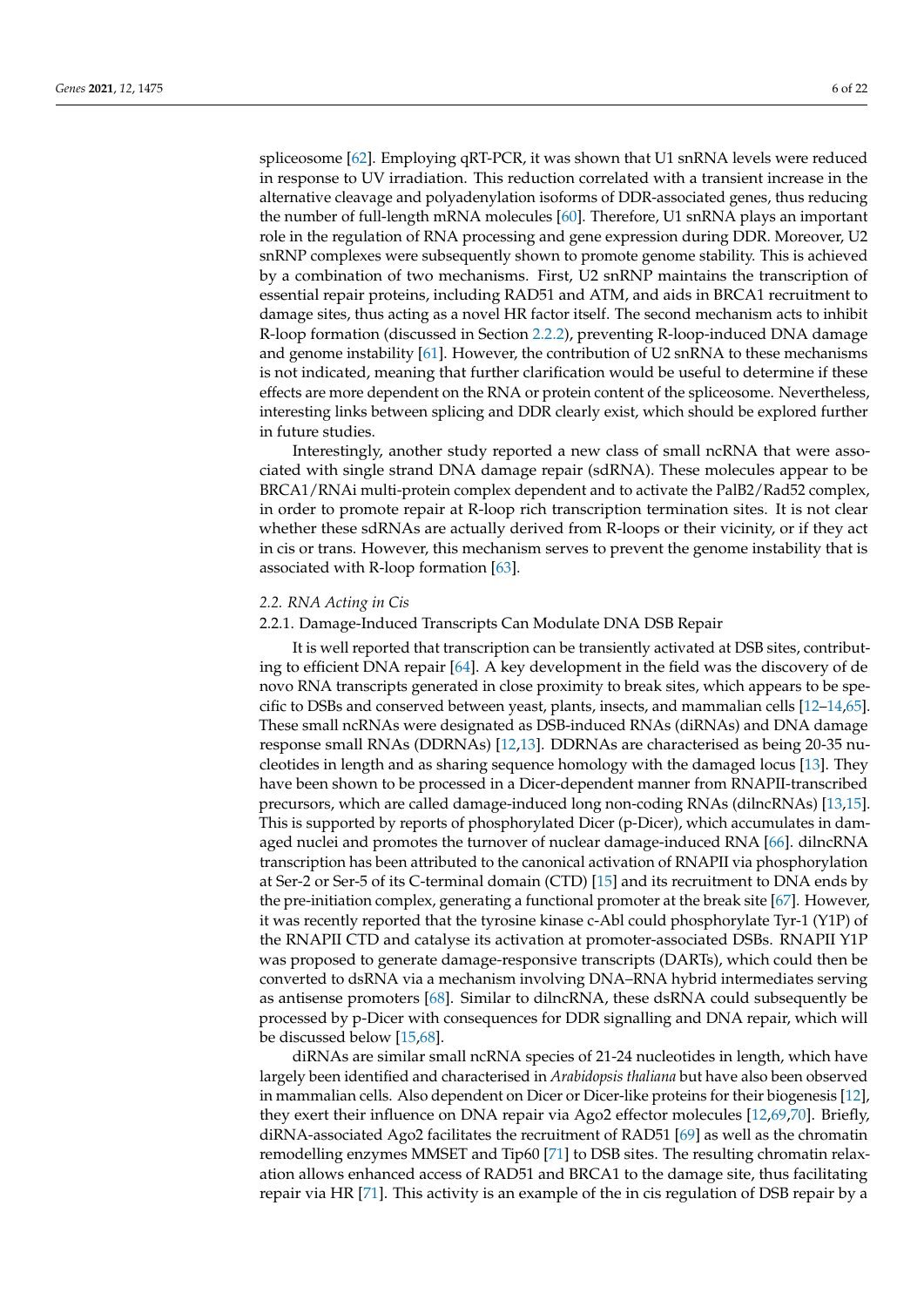small RNA species. Curiously, there appear to be discrepancies in the literature such that it is unclear whether diRNA in mammalian cells are distinct from DDRNA, as some studies seemingly combine observations and discuss the two interchangeably. To avoid confusion, we will continue to examine DDRNA only.

DDRNAs were identified based on their ability to restore the formation of specific DDR foci that had been abrogated by RNase A treatment, and their action was found to be dependent on the MRN complex [\[13\]](#page-15-16). Therefore, DDRNAs clearly play an important role in the activation of repair at damage sites. To investigate whether this was a primary role in lesion recognition or whether they were involved in secondary recruitment of DDR factors, Francia et al. [\[72\]](#page-18-2) employed laser micro-irradiation in combination with Dicer/Drosha knockdown. While the recruitment of the primary repair factor and MRN complex component, NBS1, to DNA damage sites was unaffected by the loss of Dicer or Drosha, that of secondary MDC1 and 53BP1 were significantly reduced. Alongside evidence that RNase A-sensitive MDC1 and 53BP1 foci can be restored by synthetic DDRNAs in a sequence specific-manner, this demonstrates that DDRNA are dispensable for primary recognition and DDR activation but that DDRNA is required for secondary repair factor recruitment and signal amplification [\[72\]](#page-18-2). This conclusion is strengthened by findings that the MRN complex is necessary and sufficient for active RNAPII localisation to DSBs and subsequent dilncRNAs synthesis [\[15](#page-15-10)[,73\]](#page-18-3), thus suggesting that DDRNAs function downstream of MRN. It was further shown that 53BP1 foci could be restored by the specific localisation of fluorescently labelled DDRNA to the break site, suggesting that its function in DDR activation is mediated from the break itself [\[15\]](#page-15-10). Interestingly, RNA pull-down assays identified this sequence-specific localisation as mediated by dilncRNA– DDRNA interactions, demonstrating that dilncRNA functions as more than a DDRNA precursor [\[15\]](#page-15-10). Both species were then shown by RNA immunoprecipitation to bind 53BP1 via its Tudor domain [\[15\]](#page-15-10), suggesting that DDRNA–dilncRNA complexes are responsible for 53BP1 recruitment and accumulation at DSB sites, and for DDR foci formation (Figure [1\)](#page-3-0). Accordingly, the disruption of DDRNA–dilncRNA interaction by antisense oligonucleotides significantly reduced 53BP1 localisation to DSB sites, while  $\gamma$ H2AX was unaffected [\[15\]](#page-15-10). dilncRNA was further implicated in driving the liquid–liquid phase separation of 53BP1, leading to foci formation [\[67\]](#page-17-22). DDRNA and dilncRNAs therefore represent RNA species that are both generated from and act at damage sites to mediate DDR, exemplifying RNAdependent DDR in cis. Interestingly, subsequent work from Gioia et al. [\[74\]](#page-18-4) recapitulated the influence of DDRNA on 53BP1 action and NHEJ, adding the novel finding that it can be modulated by the pharmacological agent, enoxacin, to enhance DNA repair and to promote the survival of damaged cells [\[74\]](#page-18-4). Enoxacin is an antibiotic that has been shown to enhance Dicer-dependent miRNA processing and that has been proposed as an anti-cancer drug [\[75\]](#page-18-5), highlighting the interplay between cis and trans ncRNA species. Overall, the work discussed here supports direct roles for damage-induced transcripts in DDR. In particular, dilncRNA and DDRNA appear critical for DSB repair.

Finally, many reports have examined a novel role for antisense transcript RNA as a template for DSB repair via HR in yeast cells [\[76–](#page-18-6)[78\]](#page-18-7). This was reportedly driven by Rad52-mediated strand exchange [\[77\]](#page-18-8) and translesion DNA polymerase ζ activity [\[78\]](#page-18-7), preferentially occurring in cis [\[76\]](#page-18-6). Similarly, nascent pre-mRNA was identified in complex with classical NHEJ components upon DSB induction in human cells. Therefore, a mechanism of RNA-templated repair was proposed in which nascent transcripts generated from transcriptionally active DSB sites could serve as templates for error-free NHEJ [\[79\]](#page-18-9). While both mechanisms occur in cis and involve DNA:RNA hybrid intermediates, they are distinct from one another. This was made clear by Meers et al. [\[78\]](#page-18-7), who showed Rad52-driven RNA-templated repair to be enhanced upon the loss of NHEJ components. Although further investigation is necessary to determine whether these mechanisms can act with complementarity in human cells, it is clear that the nascent RNA generated from transcriptionally active damage sites can play an important role in maintaining sequence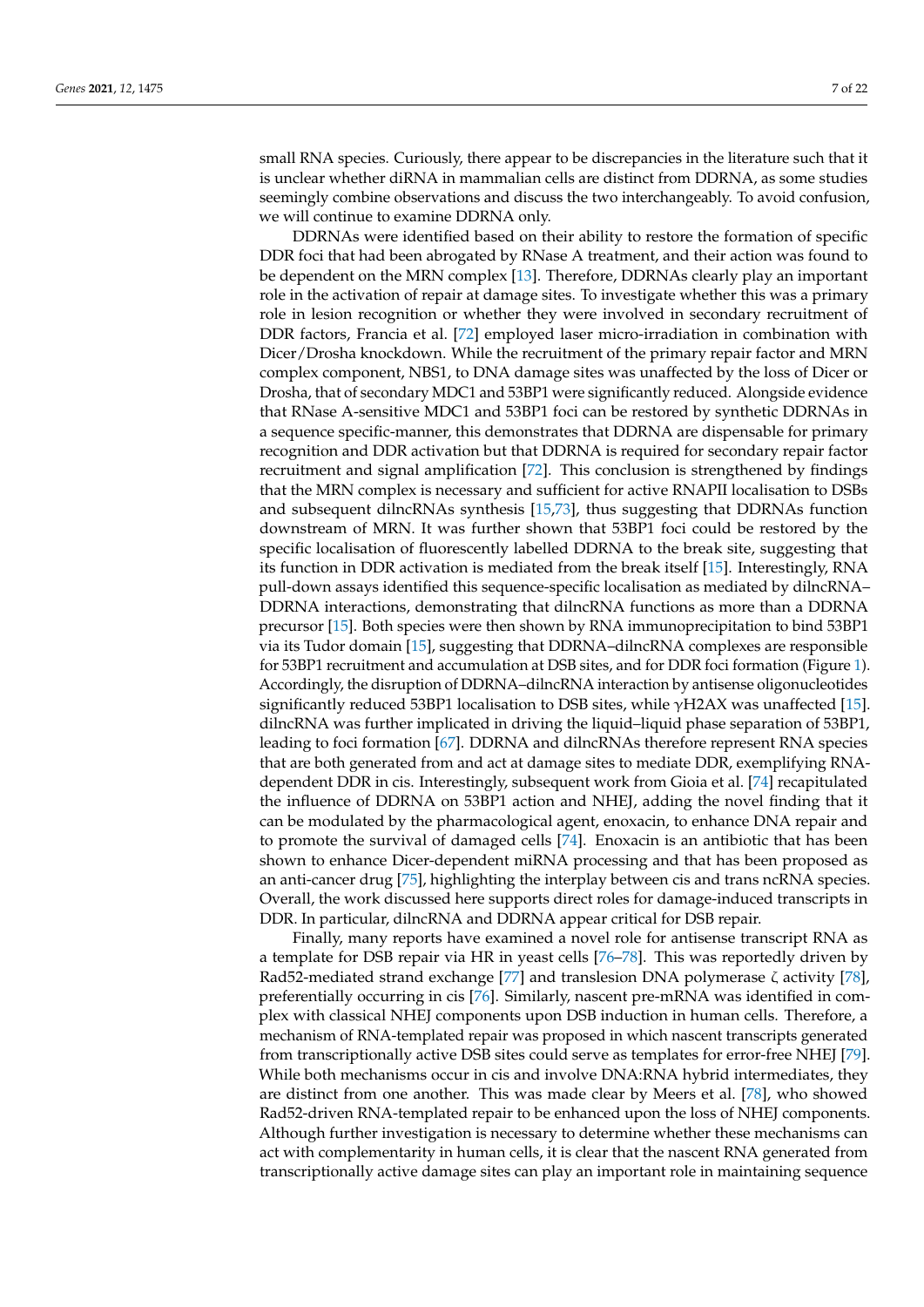fidelity during DSB repair. Therefore, endogenous transcripts may hold equal relevance to de novo transcripts during RNA-dependent DDR in cis.

### <span id="page-7-0"></span>2.2.2. DNA:RNA Hybrids/R-Loops Contribute to HR

dilncRNA pairing with single stranded DNA after resection has been shown to facilitate DNA:RNA hybrid formation [\[80\]](#page-18-10), which is consistent with earlier suggestions that RNAPII-generated transcripts would hybridise with template DNA [\[14\]](#page-15-15). DNA:RNA hybrids and the associated R-loops, which are formed by the displacement of one DNA strand to generate a triple-stranded structure [\[81\]](#page-18-11), have been well-studied in recent years. Many studies have detailed their positive contributions to DNA repair [\[14,](#page-15-15)[80](#page-18-10)[,82–](#page-18-12)[85\]](#page-18-13), meanwhile others focus on their detrimental effects, including their potential to induce genome instability and how their resolution is critical for DNA repair [\[86–](#page-18-14)[90\]](#page-18-15). For example, it was recently shown that the DEAD box RNA helicase DDX5 is a critical regulator of Rloop resolution and its depletion induced HR defects [\[90\]](#page-18-15). This activity was enhanced by BRCA2 [\[91\]](#page-18-16) and implies that the BRCA2/DDX5-dependent removal of R-loops is critical for allowing HR to proceed.

Here, we will focus on the recently reported contribution of DNA:RNA hybrid presence to DSB repair via HR. It was previously shown that DNA:RNA hybrids accumulate preferentially in the S/G2 phase of the cell cycle and downstream of DNA endresection, hence pointing towards a role in HR [\[80\]](#page-18-10). Accordingly, BRCA1 was shown to bind DNA:RNA hybrids with a similar affinity to dsDNA, and BRCA1 foci formation could be downregulated by RNase H1 overexpression [\[80\]](#page-18-10). Recent work from Ouyang et al. [\[84\]](#page-18-17) recapitulated the enhancement of HR stimulation by local transcription, using a tetracycline-inducible direct repeat GFP reporter assay. They then extended this assay to include a fusion RNA species that could be tethered to I-SceI-induced DSBs by dCas9 targeting, which led to the finding that RNA tethering to a site  $5'$  of the DSB could promote HR in the absence of transcriptional activity. Due to this effect being dependent on the length, sequence, and orientation of the RNA transcript, they concluded that the stimulation of HR relies on DNA:RNA hybrid formation at DSB sites [\[84\]](#page-18-17). DNA–RNA immunoprecipitation (DRIP)-ddPCR was also employed to demonstrate the important role of the RAD51-binding protein, RAD51AP1, in generating DNA:RNA hybrids both at the DSB and in donor DNA. This led to the discovery of DR-loops, a novel structure containing both DNA:DNA and DNA:RNA hybrids. It was thus proposed that RAD51AP1-dependent R-loop formation aided in RAD51-dependent D-loop generation [\[84\]](#page-18-17), contributing to HR because D-loops represent bona fide HR intermediates that facilitate template-based repair [\[92\]](#page-18-18).

Novel findings recently reported by Liu et al. [\[93\]](#page-18-19) support the accumulating evidence that transient DNA:RNA hybrids represent an essential intermediate for DNA repair via HR. Their model proposes that DNA:RNA hybrids function to promote the displacement of the 5'-strand and to ultimately protect the exposed 3'-ssDNA overhangs during end resection [\[93\]](#page-18-19). They demonstrated that the CRISPR-Cas9-mediated knockout of CtIP inhibited DNA:RNA hybrid fluorescence signals at laser micro-irradiation sites, as did MRE11 inhibition using mirin [\[93\]](#page-18-19). This is consistent with earlier studies that employed DRIP-qPCR to establish that the knockdown of EXO1 and CtIP impedes DNA:RNA hybrid formation [\[80\]](#page-18-10). Taken together, these results show that DNA:RNA hybrid formation occurs after the initiation of end resection by MRN-CtIP. Nevertheless, Liu et al. [\[93\]](#page-18-19) sparked controversy by proposing RNA polymerase III (RNAPIII) as the primary mediator of transcription at break sites and DNA:RNA hybrid formation, as opposed to the widely accepted RNAPII [\[13,](#page-15-16)[15,](#page-15-10)[67,](#page-17-22)[68,](#page-17-23)[70](#page-18-0)[,73](#page-18-3)[,94\]](#page-19-0). Evidence provided by mass spectrometry, laser micro-irradiation, and ChIP-qPCR appears to show that RNAPIII is the only RNA polymerase recruited to DSBs, and that transcription of the RNA participating in DNA:RNA hybrid formation is catalysed by RNAPIII [\[93\]](#page-18-19). This calls into question the existing model of dilncRNA synthesis and RNAPII-dependent DNA repair that has been discussed above, suggesting that further work is required to investigate these opposing models of transcription-related DNA repair. Despite the evidence that DDRNAs are pro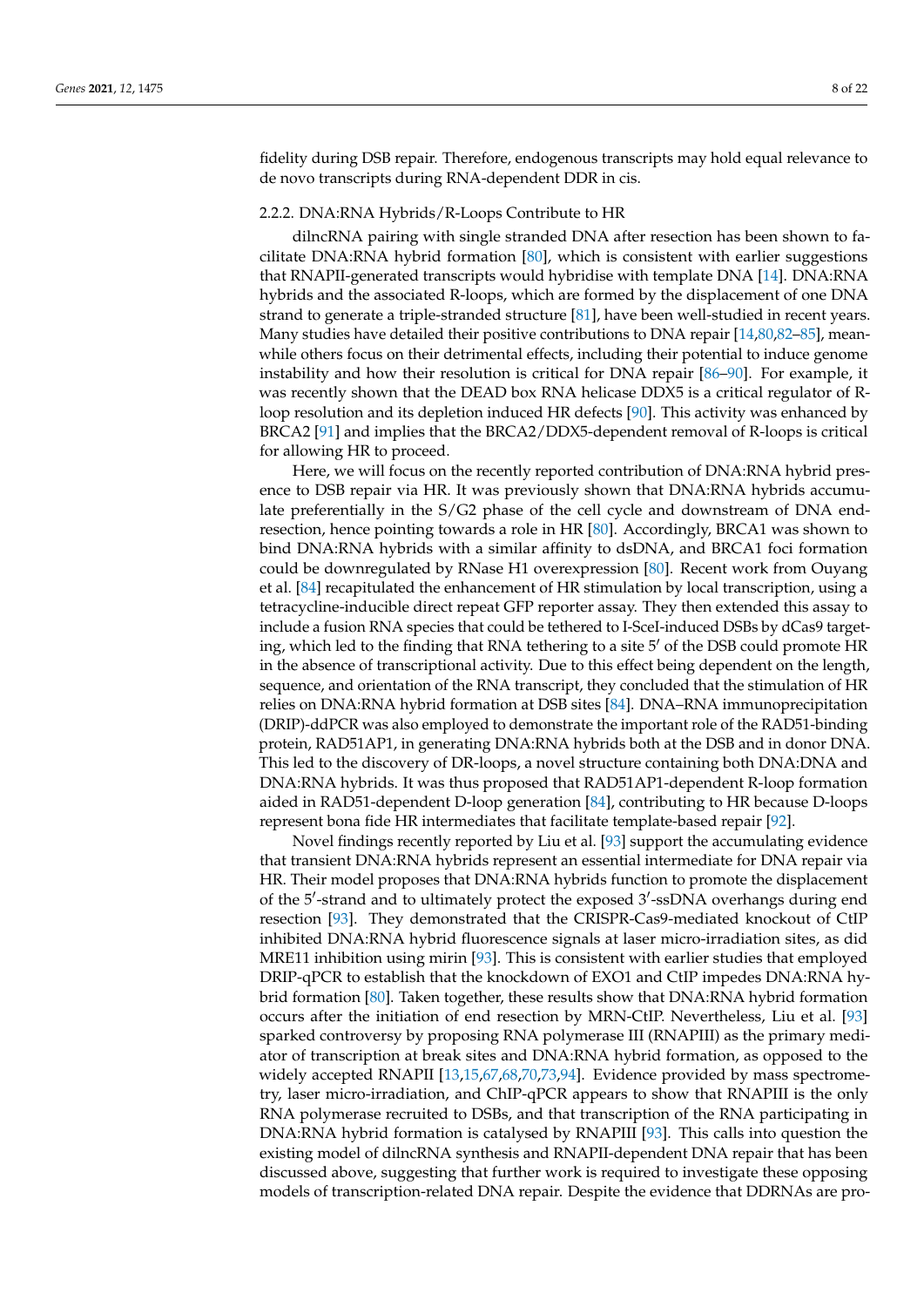duced at the break by RNAPII [\[13\]](#page-15-16), Liu et al. [\[93\]](#page-18-19) attempt to assimilate their presence at DSBs into their model by suggesting that they result from the degradation of the RNA component of the hybrid, which then allows access of RAD51 to the ssDNA to complete end resection [\[93\]](#page-18-19). Interestingly, both RNAPII and RNAPIII are reportedly recruited to DSBs in an MRN-dependent manner [\[15,](#page-15-10)[73,](#page-18-3)[93\]](#page-18-19). Therefore, it may be possible that the two models are not mutually exclusive and that they represent two complementary mechanisms that can both be utilised by the cell. This is endorsed by the previously mentioned finding that it is the RNA molecule itself and its presence at the break rather than transcriptional activity that contributes to HR promotion [\[84\]](#page-18-17); therefore, it should not matter which polymerase catalyses the transcription. Nonetheless, the observation that RNAPIII subunit knockdown impairs RAD51 and RPA32 foci formation [\[93\]](#page-18-19) corresponds with the conclusion of the aforementioned study: DNA:RNA hybrids function upstream of RAD51 and may contribute to repair via D-loops [\[84\]](#page-18-17). Overall, there have been interesting developments in the study of DNA:RNA hybrid contribution to DSB repair via HR, but further work is needed to consolidate the exact mechanism.

The source of RNA engaging in hybrid formation is also still under debate. Using DRIP-qPCR to assess the formation of DNA:RNA hybrids induced by I-PpoI nuclease cleavage in both intragenic and intergenic regions, D'Alessandro et al. [\[80\]](#page-18-10) propose that dilncRNAs are responsible for hybrid formation. Alongside further genome-wide analysis of AsiSi-induced DSBs [\[86\]](#page-18-14), they showed DNA:RNA hybrid formation to be independent of the transcriptional status of the location prior to DSB induction [\[80\]](#page-18-10). However, this was disputed by a more recent report from Bader et al. [\[95\]](#page-19-1). Using the same previously published AsiSi DRIP-seq dataset [\[86\]](#page-18-14), they re-performed the analyses with sites grouped according to their transcriptional efficiency. This was to address reports that intergenic sites can contain AsiSi recognition sites with high transcriptional activity, meaning that "intergenic" does not necessarily equate to low transcriptional activity [\[95\]](#page-19-1). Interestingly, their analyses showed a significant enrichment of R-loops at highly transcribed loci, implying a dependence of R-loop formation on pre-existing transcription at the damage site. They therefore conclude that the RNA participating in hybrids is transcribed prior to damage induction, as opposed to being damage-induced transcripts [\[95\]](#page-19-1). This supports the proposed mechanisms of RNA-templated DNA repair (discussed in Section [2.2.1\)](#page-5-0), which utilise nascent RNA transcripts in cis and generate DNA:RNA hybrids. Another relevant study used single strand annealing assays to demonstrate in *Saccharomyces cerevisiae* that hybrids generated from mRNA in cis, but not in trans, had the potential to influence HR by acting as a source of recombinogenic damage to promote further repair [\[89\]](#page-18-20). While this does not necessarily distinguish the possibilities of de novo or pre-existing transcription providing the R-loop-participating RNA, it does highlight DNA:RNA hybrid/R-loop formation and its possible influence on mechanisms of DNA repair as another example of RNA-dependent DDR regulation occurring in cis. This contrasts with previous suggestions that homologous transcripts were synthesised in trans and then complex with RAD52 to facilitate a sequence-specific search for homologous DSB target sites. However, it was noted that a cis mechanism would enhance the efficiency of repair via hybrid formation in this experimental setup [\[96\]](#page-19-2). Whether the RNA transcripts contributing to DNA:RNA hybrids are the result of de novo or pre-existing transcription remains to be seen. Nonetheless, the existing evidence appears to support hybrid formation as another vital contribution to DNA repair in cis, whose presence must be tightly regulated to ensure that genome stability is maintained.

Overall, the dependence of intracellular DDR mechanisms on RNA transcripts produced both in cis and trans has become increasingly clear. Many species of non-coding RNA, including various lncRNAs and miRNAs, dilncRNA, and DDRNA/diRNA, directly contribute to the repair of DNA lesions. Their mechanisms are diverse and encompass scaffolding functions, the modulation of repair factor expression, and secondary structure formation. Key examples have been summarised in Figure [1.](#page-3-0) Nevertheless, further studies are still required to consolidate these mechanisms and to address the controversial findings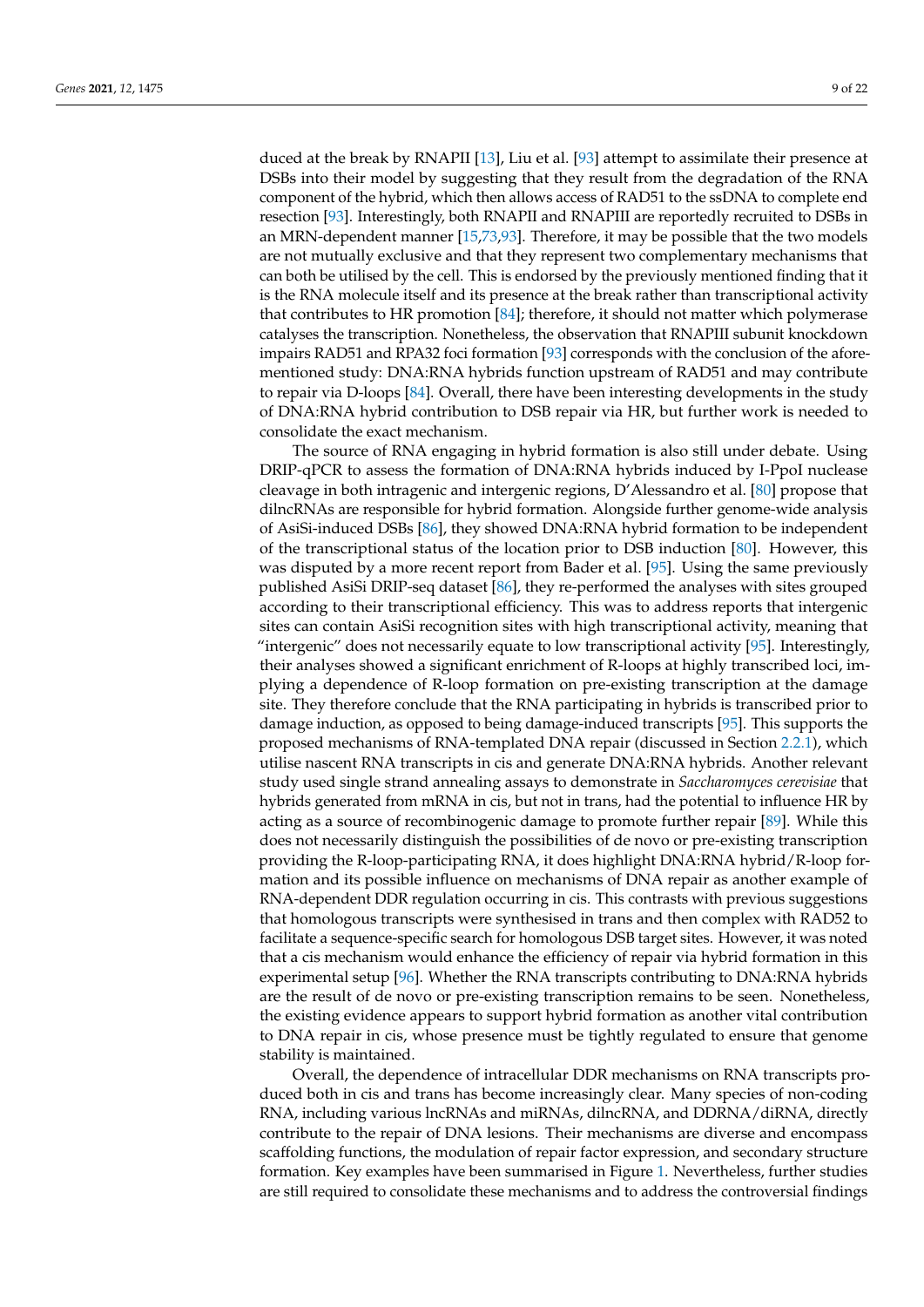that have been recently described. In particular, it remains to be seen whether a unified model for damage-induced transcription and subsequent DNA:RNA hybrid formation can be elucidated, which would prove influential to the field of RNA-dependent DDR.

# **3. Intercellular DDR Mechanisms** *3.1. The Radiation-Induced Bystander Effect*

### *3.1. The Radiation-Induced Bystander Effect*

In addition to the intracellular mechanisms of RNA-dependent DDR, accumulating evidence has suggested that RNA plays vital roles in intercellular communication and subsequent DDR. Exposure to ionising radiation (IR) poses a threat to genome integrity by inducing various forms of DNA damage, including single-strand breaks (SSBs), DSBs, and DNA crosslinks. Cells therefore utilise DDR in response to IR, inducing cell cycle arrest and allowing DNA repair, e.g., via HR or NHEJ in the case of highly cytotoxic DSBs [\[97](#page-19-3)[,98\]](#page-19-4). The radiation-induced bystander effect (RIBE) is an interesting, if not somewhat perplexing, phenomenon in which the neighbouring cells of those targeted by radiation can exhibit signs of radiation-induced damage themselves [\[99\]](#page-19-5). Despite not being directly traversed by radiation, these so-called bystander cells can display signs of DNA damage, genomic instability, apoptosis, or decreased survival, termed RIBE endpoints [100] (Figure 2). First reported in 1992 [101], RIBE has been shown to occur over a remarkably long distance, with apoptosis and micronuclei induction observed in bystander cells up to 1 mm (approximately 50-75 cell diameters) away from the irradiation site in a 3D human tissue model [\[99\]](#page-19-5). The underlying mechanisms remain elusive while being widely studied; however, it is evident that exosomes play an important role in transmitting RIBE-inducing signals [\[19](#page-16-0)[,102](#page-19-8)-105]. It also appears to be a combination of the RNA and protein content of exosomes contributing to this effect [\[102\]](#page-19-8), which will be discussed henceforth. Interestingly, RIBE has also been described as a long-term phenomenon, with bystander damage even observed in cells treated with exosomes from the progeny of both irradiated and bystander cells [\[102\]](#page-19-8). Therefore, its influence is wide-reaching and warrants further study. In addition to the intracellular mechanisms of RNA-dependent DDR, accumulating In addition to the intracentular mechanisms of KINA-dependent DDK, accumular

<span id="page-9-0"></span>

**Figure 2.** Radiation-derived exosomes can influence damage responses. Under normal conditions, RNA is packaged into exosomes and is taken up by recipient cells to allow intercellular communication. Irradiation of donor cells alters exosome contents. Uptake of these radiation-derived exosomes leads to various bystander effects in recipient cells. Created with [BioRender.com.](BioRender.com)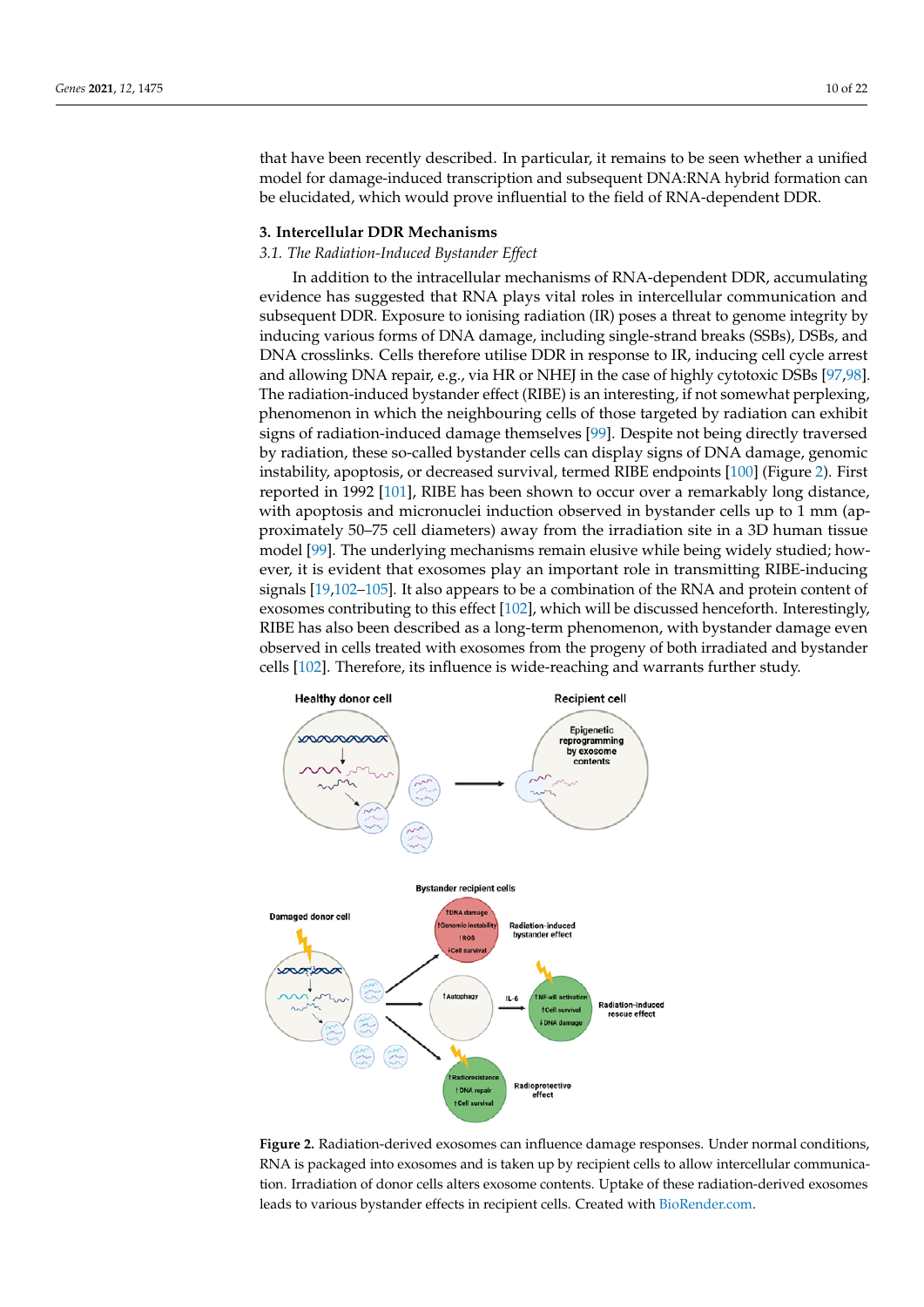### <span id="page-10-0"></span>3.1.1. Exosomes and Their Composition Are Influenced by Ionising Radiation

Many studies have reported alterations in exosome cargo upon the irradiation of the cells from which they are secreted [\[106–](#page-19-10)[110\]](#page-19-11). For example, mass spectrometric analysis of exosomes from head and neck carcinoma (FaDu) cells revealed 236 and 69 proteins that were up and downregulated upon 2 Gy (IR) treatment, respectively [\[107\]](#page-19-12). Among the proteins whose presence in exosomes were affected by IR, the most enriched biological processes from gene ontology (GO) analysis included RNA metabolism, gene expression, cell division regulation, and cell signalling [\[107\]](#page-19-12). The authors suggest that this can be attributed to the removal of these factors from cells no longer requiring these processes due to IR-induced cell cycle arrest [\[107\]](#page-19-12). While this is a valid point, it does overlook evidence that exosomes also act as vehicles for intercellular communication and that they can influence the activities of recipient cells [\[111\]](#page-19-13). Further studies in head and neck cancer cells also identified associations between IR-upregulated proteins and processes of migration [\[109\]](#page-19-14), DNA repair, and reactive oxygen species (ROS) metabolism [\[108\]](#page-19-15). Due to the well documented connection between exosomes and RIBE, Abramowicz et al. [\[108\]](#page-19-15) also searched their data for GO terms that could be hypothetically linked to RIBE, such as regulators of stress response or apoptosis. Despite IR-modulated proteins not being generally overrepresented in these processes, many proteins with roles in stress-induced transcription, MAPK cascade, apoptosis, or autophagy were identified as upregulated in exosomes upon IR treatment [\[108\]](#page-19-15). Therefore, this supports the notion that the protein content of exosomes may be a contributing factor to RIBE.

Other studies have focused on the RNA content of exosomes upon IR-treatment, particularly miRNA [\[109](#page-19-14)[,110\]](#page-19-11). Interestingly, the exosomal presence of miRNA species associated with apoptosis and cell proliferation [\[109\]](#page-19-14), as well as DDR [\[110\]](#page-19-11), were also regulated in response to IR. Similarly, exosomes from cells that were irradiated with nonionising ultraviolet B exhibited the upregulation of miRNA whose target genes are involved in autophagy, DNA damage, and DNA repair [\[112\]](#page-19-16). A comparison of IR-treated parental cells and their released exosomes also showed differences in miRNA content, including miR-3168, whose expression was increased in exosomes but downregulated in cells [\[110\]](#page-19-11). This is significant as miR-3168 targets include members of the ErbB signalling pathway, meaning that its upregulation in exosomes may lead to apoptosis in non-targeted recipient cells in patients treated with cisplatin [\[113\]](#page-19-17). Additionally, it suggests a mechanism for the active sorting of miRNAs into exosomes upon damage induction [\[110\]](#page-19-11). This is supported by findings that the RNA-binding protein YBX1 is involved in the loading of miRNA, such as miR-122, into exosomes [\[114\]](#page-19-18), as well as in the specific packaging of many other abundant small ncRNA species, including tRNA, Y RNA, and Vault RNA [\[115\]](#page-19-19). Although this was not investigated under damage conditions, it is still relevant to the study of RIBE, as it implies active cellular control over the RNA composition of exosomes, which is likely to undergo changes upon alterations to cellular conditions. Taken together, these studies support a combinatorial role of proteins and miRNA in transmitting RIBE-inducing signals via exosomes, possibly including apoptotic mediators.

### 3.1.2. Roles of Exosomal Protein and RNA in RIBE Induction

While experiments involving RNase treatment and the denaturation of exosomal proteins have concluded that RNA and protein work synergistically to transmit RIBE to bystander cells via exosomes [\[102\]](#page-19-8), a dependence of this phenomenon on named exosomepackaged proteins has not yet been reported. That is not to say that proteins are not involved in RIBE; one example is soluble  $TNF\alpha$  in conditioned medium, which was shown to mediate high-dose RIBEs in lung adenocarcinoma cells [\[116\]](#page-19-20). However, for the purposes of this review, we focus on recent advances that mainly implicate exosomal contents in this process. Most of these studies identify key roles for RNA species, particularly miRNA, in mediating RIBE. Examples are summarised in Table [3.](#page-11-0)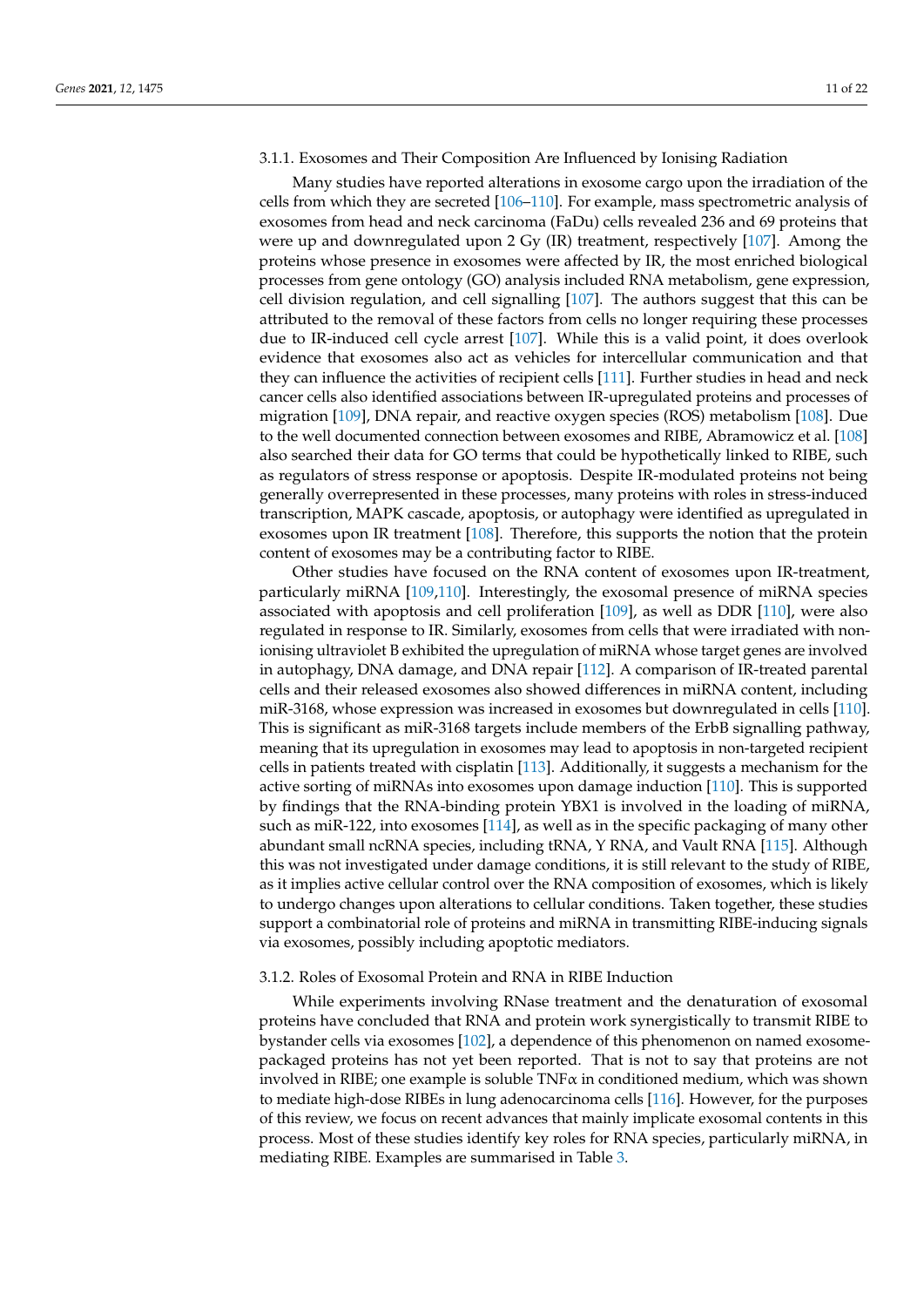| <b>RNA Species</b>                       | Gene(s) Regulated      | <b>Cellular Outcome</b>                                                             | References |
|------------------------------------------|------------------------|-------------------------------------------------------------------------------------|------------|
| $\uparrow$ miR-1246                      | LIG4                   | Decreased NHEJ<br>efficiency                                                        | [59]       |
| $\uparrow$ miR-7-5p                      | EGFR                   | Increased autophagy                                                                 | $[117]$    |
| $\uparrow$ miR-7                         | BCL2                   | Increased autophagy                                                                 | $[118]$    |
| $\uparrow$ miR-663                       | TGFB1                  | RIBE suppression                                                                    | [119]      |
| $\uparrow$ miR-34c                       |                        | ROS induction                                                                       | $[120]$    |
| $\uparrow$ miR-21                        | SOD2, TGFB1            | ROS induction                                                                       | [121, 122] |
| ↑ mir-6823-5p                            | SOD1                   | ROS induction                                                                       | $[123]$    |
| ↑ mir-769-5p                             | TGFBR1                 | Reduced<br>proliferation,<br>increased oxidative<br>damage                          | [124, 125] |
| ↑ mir-208a                               | P21                    | Increased<br>proliferation,<br>decreased apoptosis,<br>increased<br>radioresistance | [126]      |
| $\uparrow$ mir-96                        |                        | Increased<br>radioresistance                                                        | $[127]$    |
| $\uparrow$ miR-889                       | DAB <sub>2IP</sub>     | Increased<br>proliferation,<br>radioresistance                                      | [128]      |
| $\downarrow$ miR-365                     | BCL2, CCND1,<br>PIK3CA | Increased<br>proliferation,<br>radioresistance                                      | [110, 128] |
| ↓ miR-146a-5p<br>$\downarrow$ miR-34a-5p | NFKB1, BRCA1           |                                                                                     | $[110]$    |

<span id="page-11-0"></span>**Table 3.** RNA species with dysregulated expression in exosomes or bystander cells upon irradiation and their contribution to RIBE.

↑: upregulate; ↓: downregular.

MicroRNA-21 (miR-21) is a well-reported example of a specific miRNA species functioning as a RIBE mediator [\[121,](#page-20-4)[122,](#page-20-5)[129,](#page-20-12)[130\]](#page-20-13). Its increased expression in bystander cells was confirmed to be the result of uptake from the extracellular medium, evidenced by no change in pre-miR-21 levels in bystander cells [\[129\]](#page-20-12), thus advocating intercellular communication as the key to RIBE transmission. Although it is not explicitly stated that this uptake occurs via exosomes, it would be a fair assumption based on independent evidence that many RNA species are enclosed within exosomes [\[115\]](#page-19-19). Decreased clonogenic survival, increased 53BP1 foci formation, and increased micronuclei induction are well-reported RIBE endpoints. These effects were observed upon the transfection of unirradiated MRC-5 fibroblast cells with a miR-21 mimic [\[129\]](#page-20-12), thus simulating RIBE and demonstrating its dependence on miR-21. Similar results were observed in non-small cell lung carcinoma cells treated with a miR-21 mimic, showing that miR-21 upregulation is involved in increased ROS and associated DNA damage induction [\[121\]](#page-20-4). Interestingly, this study also observed a reduction in cell proliferation upon miR-21 inhibition [\[121\]](#page-20-4). They conclude that miR-21 upregulation in bystander cells, likely through endocytic uptake of exosomes, occurs rapidly to cause immediate DNA damage and then becomes downregulated at a later time point to inhibit proliferation [\[121\]](#page-20-4). The regulation of ROS can be attributed to miR-21-mediated control of SOD2 expression [\[122\]](#page-20-5) and the TGF-β1 pathway [\[121\]](#page-20-4), with the latter also being involved in micronuclei induction and the bidirectional control of miR-21 expression [\[130\]](#page-20-13). The TGF-β1 pathway has also been identified as the target of another miRNA in the context of RIBE: miRNA-663 (miR-663) [\[119\]](#page-20-2). While miR-21 is an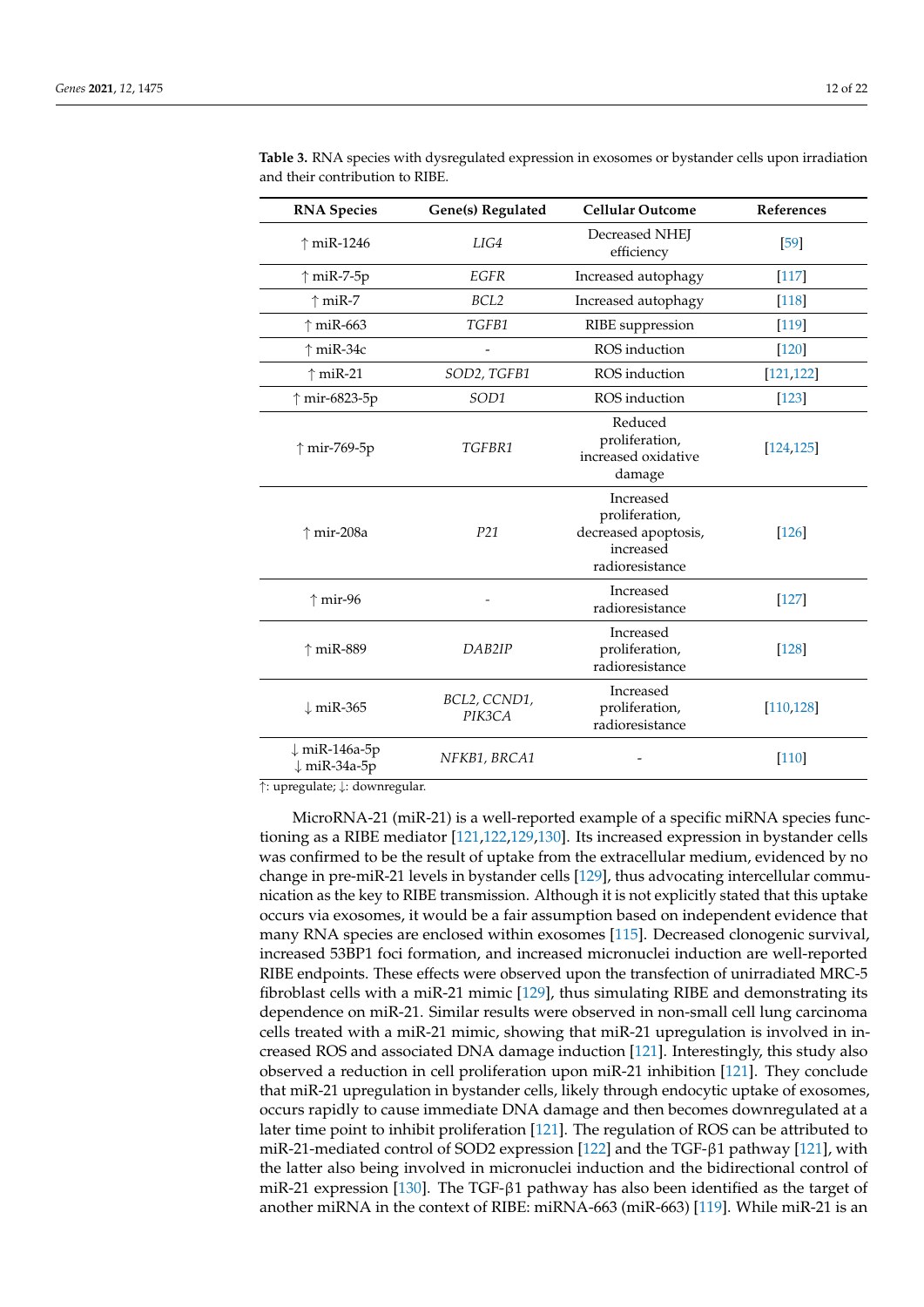activator of RIBE, miR-663 acts as a negative regulator to limit RIBE by suppressing TGF-β1 expression in a negative feedback loop, thus contributing to the distance-dependence of RIBE [\[119\]](#page-20-2). Taken together with Table [3,](#page-11-0) these studies exemplify the complex and critical roles of specific miRNA species in transmitting and controlling RIBE.

Interestingly, these studies contradict prior work from Dickey et al. [\[131\]](#page-20-14). Using medium transfer and co-culture methods in Dicer knockdown cell lines, they still observed bystander effects in the form of γH2AX foci when the total mature miRNA was depleted. They therefore concluded that miRNAs were not critical mediators of RIBE [\[131\]](#page-20-14), which is in direct contrast to the more recent studies discussed above. However, it was later observed that a small number of canonical 5p miRNAs can still be synthesised in Dicer knockout cells, instead utilising direct Ago2 loading for their maturation [\[132\]](#page-20-15). As a result, this work does not necessarily rule out miRNA as direct contributors to RIBE. Overall, further investigation is still needed to unravel the specific contributions of miRNA and other species of ncRNA to RIBE. Understanding their influence over this phenomenon could have important implications for radiotherapy treatment, for example, in controlling the off-target effects of cancer treatment on healthy tissues.

### *3.2. Radiation-Induced Rescue Effect*

Although bystander signalling in the context of RIBE appears to have largely negative impacts on recipient cells (e.g., DNA damage and apoptosis), it has also been shown to generate positive outcomes: radiation-induced rescue effects (RIRE) [\[133\]](#page-20-16) and radioprotective effects [\[134\]](#page-20-17) (Figure [2\)](#page-9-0). RIRE is a phenomenon related to RIBE, in which feedback signals from non-irradiated bystander cells or their culture medium can limit the negative effects of irradiation and can "rescue" target cells [\[135\]](#page-20-18). This has been observed in both normal and human cancer cell lines as significant decreases in 53BP1 [\[133\]](#page-20-16) and  $\gamma$ H2AX [\[136\]](#page-20-19) foci, micronuclei induction, and apoptosis [\[133\]](#page-20-16) when irradiated and bystander cells were cocultured. As these effects were statistically significant within 24 h [\[133,](#page-20-16)[136\]](#page-20-19), it implies that intercellular signalling may be responsible for enhanced DSB repair and reduced levels of apoptosis upon co-culture. Indeed, Lam et al. [\[137\]](#page-20-20) identified the nuclear factor κB (NF-κB) as a major contributor to RIRE; they recapitulated the RIRE phenotype via 53BP1 foci measurement in HeLa cells, finding it to be abrogated by the NF-κB activation inhibitor, BAY-11-7082 [\[137\]](#page-20-20). The same group later confirmed the increased nuclear expression of active, phosphorylated NF-κB in irradiated HeLa cells when treated with the conditioned medium of bystander cells [\[138\]](#page-20-21). Together, these findings propose the activation of the NF-κB pathway in target cells as a key driver of RIRE.

A possible explanation for this increase in activity may be the reported downregulation of NF-κB-associated miR-34a-5p and miR-146a-5p in radiation-derived exosomes compared to unirradiated (Table [3\)](#page-11-0) [\[110\]](#page-19-11), leading to a slight reduction in NF-κB inhibition. However, recent findings have suggested that NF-κB activation is due to interleukin-6 (IL-6) secretion from bystander cells, resulting from the induction of autophagy by RIBE signalling [\[139\]](#page-20-22). The authors compare this to metabolic cooperation, a process in which cancer cell survival is supported by nutrients provided by normal cells [\[139\]](#page-20-22). This links back to Section [3.1.1,](#page-10-0) in which we mentioned the protein and miRNA species associated with autophagy being differentially regulated in radiation-derived exosomes. In particular, exosomal miR-7-5p was identified as a critical inducer of autophagy in bystander bronchial epithelial (BEP2D) cells [\[117\]](#page-20-0). This highlights the complex interplay between irradiation, exosomal contents, and the induction of both RIBE and RIRE. Interestingly, it was further shown that while the induction of autophagy in bystander cells can enhance RIRE, it is also able to reduce the damaging effects of RIBE [\[139\]](#page-20-22). This suggests a disconnect between RIBE and RIRE, questioning the idea that RIBE-induced damage is necessary to propagate RIRE. In addition to IL-6, a positive feedback loop involving the DDR factor, poly(ADP-ribose) polymerase 1 (PARP1), has been proposed to regulate NF-κB activation [\[140\]](#page-20-23). Media transfer experiments and the use of the PARP1 inhibitor, Olaparib, confirmed PARP1 involvement in RIRE in various carcinoma cell lines (HeLa, MCF7, CNE-2 and HCT116) [\[140\]](#page-20-23). Due to previously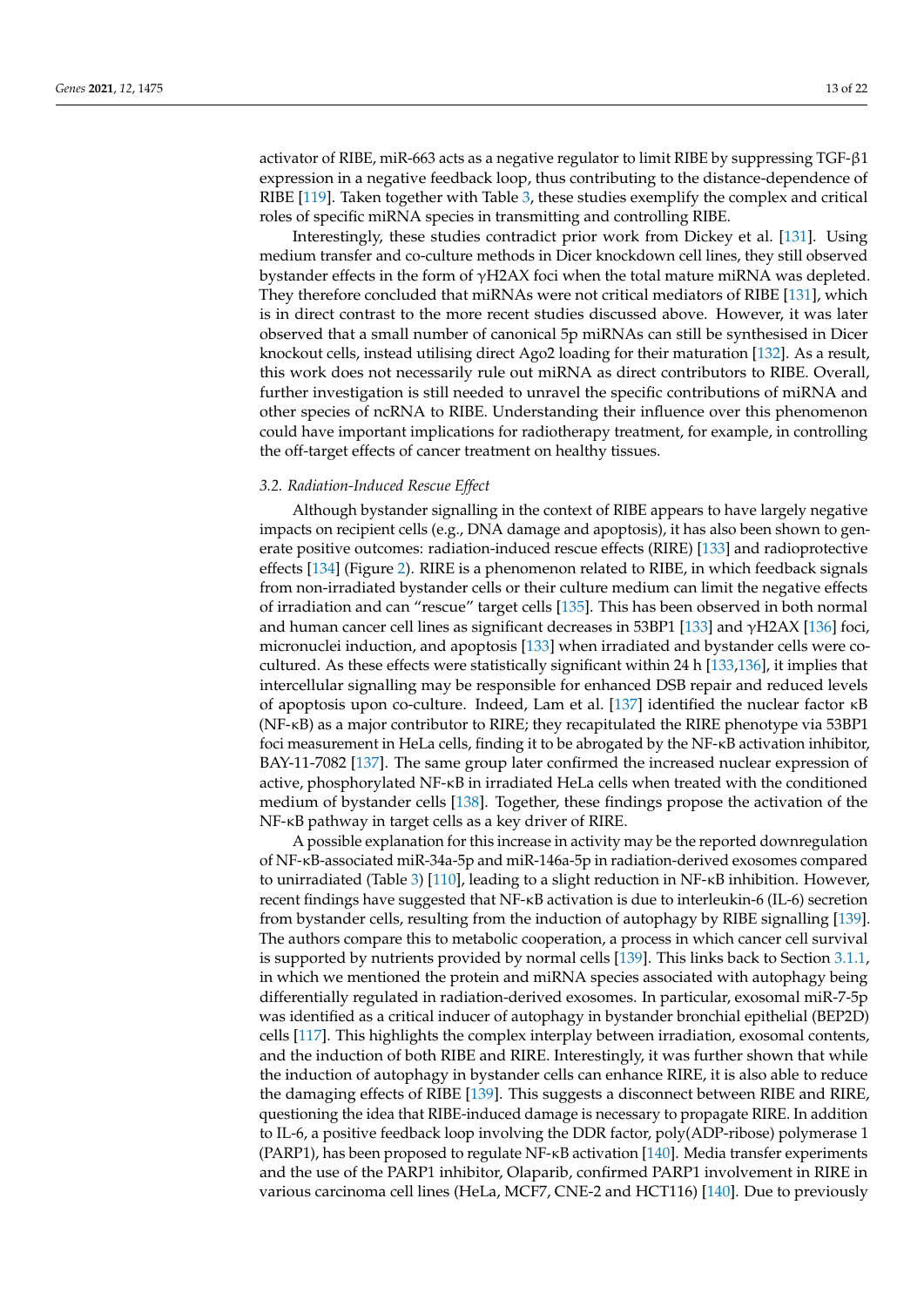reported links between PARP1 activity and NF-κB-mediated transcription [\[141\]](#page-20-24), the authors then investigated the reciprocal effects of PARP1 and NF-κB inhibition. They found NF-κB expression to be both transcriptionally and translationally reduced by PARP1 inhibition, and vice versa, advocating a positive feedback loop between them with the potential to influence RIRE induction [\[140\]](#page-20-23). This finding offers an attractive opportunity for cancer therapy. As RIRE can occur between bystander healthy cells and irradiated cancer cells [\[136,](#page-20-19)[142\]](#page-21-0), it has the potential to reduce the effectiveness of radiotherapy. Therefore, by employing PARP inhibitors in combination with radiotherapy, RIRE could be mitigated to enhance the radiosensitivity of cancer cells and to improve therapeutic outcomes. In summary, RIRE provide justification for the apparent negative effects of RIBE, including autophagy. This phenomenon also highlights the interplay between miRNA, DDR, and the immune response in controlling a single pathway to influence radiation response.

### *3.3. Radioprotective Effect*

A similar but distinct radioprotective response has also been reported, which refers to the apparent reduction in damage induction upon the subsequent irradiation of bystander cells [\[134,](#page-20-17)[143\]](#page-21-1). Although this is sometimes referred to as a radioadaptive bystander response, the term "radioprotective" will be used for the purposes of this review. This is to avoid confusion with the separate radioadaptive response, which refers to the reduced radiosensitivity that is observed following a low dose of priming radiation being administered to target cells (reviewed in ref. [\[144\]](#page-21-2)). Early work has alluded to this protective effect by interrogating the proteome of bystander rainbow trout gills [\[145\]](#page-21-3). Although radioprotection was only hypothesised in this study, it was later observed in vivo within naive zebrafish embryos who were challenged with  $\alpha$  particles after sharing media with irradiated embryos [\[146\]](#page-21-4). This was then recapitulated in vitro by Pereira et al. [\[147\]](#page-21-5), who reported a reduction in  $\gamma$ H2AX foci, thus radioprotection, in bystander embryonic zebrafish (ZF4) cells that were themselves subjected to low doses of  $\gamma$  irradiation [\[147\]](#page-21-5). Despite efforts to identify a secreted protein factor that may be responsible for these effects, the authors were unsuccessful and concluded that due to the short duration of their experiment, a factor other than protein may be involved in this so-called "early" bystander effect [\[147\]](#page-21-5).

Many recent studies have used human cancer cell lines to investigate the role of exosomes in the radioprotective response [\[128](#page-20-11)[,148\]](#page-21-6). Using head and neck cancer (BHY and FaDu) cell lines, Mutschelknaus et al. [\[148\]](#page-21-6) demonstrated that the uptake of exosomes, regardless of whether the donor cells were irradiated or not, increased recipient cell proliferation [\[148\]](#page-21-6). On the other hand, Mrowczynski et al. [\[128\]](#page-20-11) determined that the exosomes from donor cells treated with 3 Gy or 12 Gy radiation induced significantly higher rates of proliferation in recipient nervous system cancer cells (U87 glioblastoma cells, STS26T malignant peripheral nerve sheath tumour cells and SH-SY5Y neuroblastoma cells), compared to exosomes from unirradiated donor cells. They suggest that this increase in proliferation allows for improved survival upon subsequent exposure of these recipient cells to radiation [\[128\]](#page-20-11). Indeed, both studies reported significant radioresistance in the recipient cells of radiation-derived exosomes, which were measured via clonogenic survival assay [\[148\]](#page-21-6) or apoptosis assay [\[128\]](#page-20-11). Mutschelknaus et al. [\[148\]](#page-21-6) then investigated whether this could be attributed to enhanced DNA repair mechanisms. While they observed no effect on 53BP1 foci formation within one hour of irradiation and exosome treatment, there were significant reductions in 53BP1 foci within 6 and 12 h of irradiation and radiationderived exosome treatment, compared to control exosome treatment [\[148\]](#page-21-6). Consequently, one mechanism underlying bystander radiation resistance may be the enhancement of DNA repair, albeit in a slightly delayed manner. Furthermore, the high-concentration RNase A treatment of exosomes abrogated their ability to impact DNA repair [\[148\]](#page-21-6), thus suggesting an important role for exosomal RNA in communicating this phenotype. This is supported by previously mentioned findings that the miRNA content of exosomes is modulated by exposure to IR [\[109](#page-19-14)[,110\]](#page-19-11). As shown in Table [3,](#page-11-0) IR-induced dysregulation of specific miRNA species can enhance the radioresistance of recipient cells. In particular, miR-365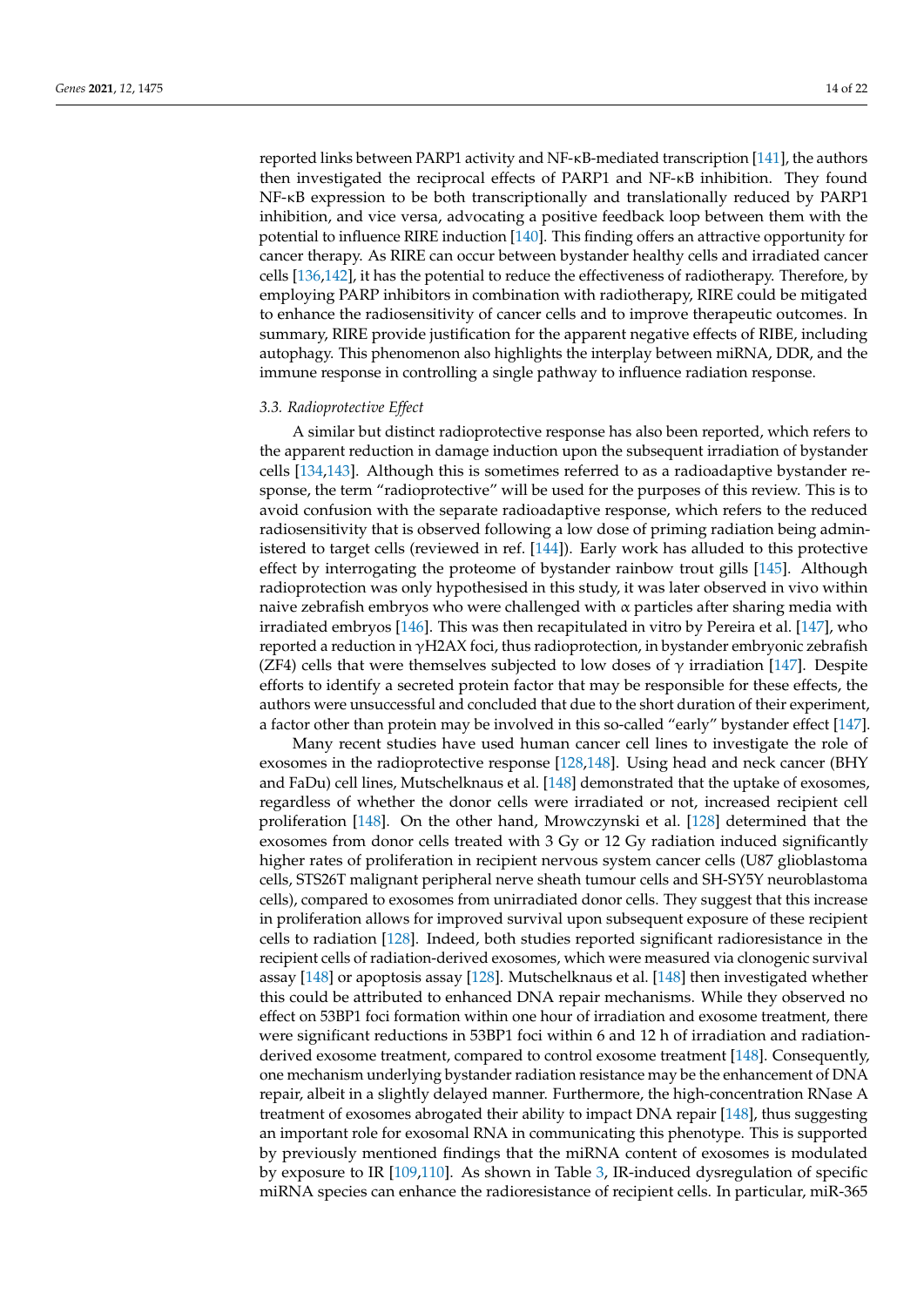was found to be downregulated in radiation-derived exosomes from both FaDu [\[110\]](#page-19-11) and U87 cells [\[128\]](#page-20-11). As this miRNA usually inhibits the expression of Bcl-2, Cyclin D1, and PI3K, its downregulation leads to increases in recipient cell proliferation that could help increase their survival following radiation treatment [\[128\]](#page-20-11). Another example is miR-889, whose upregulation in radiation-derived exosomes leads to reduced DAB2IP expression [\[128\]](#page-20-11). This, in turn, enhances the radioresistance in recipient cells due to increased DSB repair kinetics [\[149\]](#page-21-7).

A very similar protective effect, also mediated by exosomes, was observed in breast cancer (MCF7) cells under heat shock conditions [\[150\]](#page-21-8). Therefore, this phenomenon likely represents a broader stress response that is not confined to just radiation-induced stress, and serves to maximise the survival of the entire cell population to recurring stress signals [\[150\]](#page-21-8). However, a very recent study reported contradictory findings that show exosomal miRNA to be responsible for the radiosensitisation of recipient pancreatic cancer (MIAPaCa-2) cells [\[123\]](#page-20-6). In line with the previously stated role of miRNA species in transmitting RIBE via exosomes, miR-6823-5p was identified as a candidate that is responsible for increased ROS and DNA damage in recipient cells as a result of SOD1 inhibition [\[123\]](#page-20-6). Nevertheless, in contrast to the work discussed above [\[128](#page-20-11)[,148\]](#page-21-6), these phenotypes appeared to be enhanced when 5 Gy irradiation and radiation-derived exosome treatment were combined, as opposed to being mitigated [\[123\]](#page-20-6). Again, this highlights the complexity of RIBE and its associated influence on radiosensitivity.

While miRNA species clearly play a role in intercellular damage responses, the high diversity of cell lines, radiation types, and doses being used to study these effects have prevented a single model from being elucidated thus far. Nonetheless, the described exosome-mediated RIRE and radioprotective response represent cooperative cellular responses to radiation-induced stress, providing a population-wide mitigation of DNA damage upon recurring insult. While this would generally provide positive outcomes (such as enhanced survival) within normal tissues, the presence of these mechanisms within tumours may hinder treatment by radiotherapy. This could be mitigated by further pharmacological intervention, including PARP inhibitor combination therapy, warranting further investigation into the underlying basis of these mechanisms.

### **4. Conclusions**

Non-coding RNA plays critical roles in both intracellular and intercellular DDR mechanisms. Within the cell, small and long non-coding RNA species generated both in trans (miRNA, snRNA and lncRNA) and cis (DDRNA, diRNA, dilncRNA, and nascent premRNA) have distinct regulatory functions over DNA repair mechanisms. In particular, the DSB repair pathways HR and NHEJ are modulated by a combination of RNA-dependent mechanisms whose crosstalk can ultimately fine-tune these processes. These include controlling the expression or localisation of DNA repair proteins, the stabilisation of DNA ends for resection, and the scaffolding of multiple factors to promote repair. The current understanding of these mechanisms provides ample potential for pharmacological exploitation, exemplified by use of enoxacin to enhance DNA repair and cell survival [\[74\]](#page-18-4). Nevertheless, controversial findings have been discussed, which must be addressed to consolidate the opposing models of in cis transcription and DNA:RNA hybrid formation. In addition to cellular RNA levels, exosomal RNA content is influenced by radiationinduced damage. This leads to bystander effects in recipient cells, which can have positive or negative cellular outcomes. Canonical RIBE leads to DNA damage and cell death, whereas RIRE and the radioprotective response mitigate the damage caused by subsequent radiation insult. It remains to be seen whether these bystander effects are widespread or cell line-specific, as well as the exact interplay between the various mechanisms discussed here. However, their cellular context is important. The majority of the studies discussed here used cancer cell lines, particularly those of head and neck cancer, which is primarily treated using radiotherapy [\[148\]](#page-21-6). In this case, canonical RIBE within the tumour could lead to positive therapeutic outcomes while RIRE/radioprotective effects would be detrimental to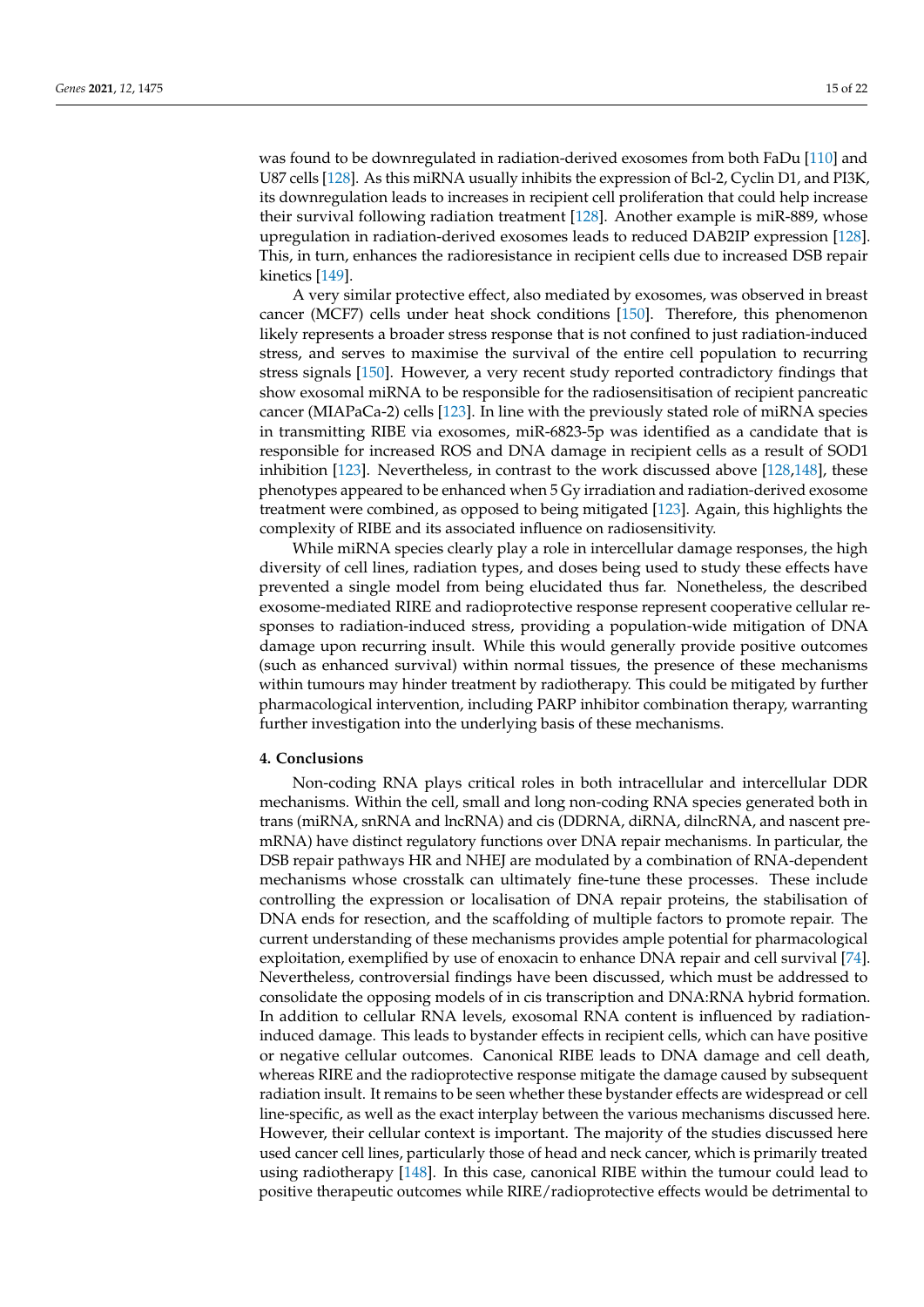the individual. Therefore, insight into the mechanisms of intercellular DDR could uncover novel treatment opportunities to overcome issues of radioresistance and tumour recurrence by enhancing RIBE or by alleviating RIRE/radioprotection. Nevertheless, the possibility of off-target effects in healthy cells should be carefully considered and highlights the need for further understanding of the mechanisms underlying RIBE and RIRE. In summary, RNA is a multifaceted DDR factor that can function in a variety of locations, and its study offers new insight into DDR and promise for therapeutic applications.

**Author Contributions:** A.S. and M.G. discussed the structure and content of the review. A.S. wrote the first draft. M.G. and A.S. edited the draft. All authors have read and agreed to the published version of the manuscript.

**Funding:** The research was funded by the EPA trusts scholarship awarded to A.S. and the Senior Research Fellowship by Cancer Research U.K. (grant number BVR01170 (to M.G.)) and the Lee Placito Trust (grant number BVR01070 (awarded to M.G.)). The APC was funded by University of Oxford.

**Acknowledgments:** We would like to thank all of the members of M.G.'s Lab for their continued guidance and support, particularly Ruth Ketley, for the input and advice regarding the figures and the title of the manuscript.

**Conflicts of Interest:** The authors declare that there are no competing interest associated with the manuscript.

### **References**

- <span id="page-15-0"></span>1. Jimeno, S.; Prados-Carvajal, R.; Huertas, P. The role of RNA and RNA-related proteins in the regulation of DNA double strand break repair pathway choice. *DNA Repair* **2019**, *81*, 102662. [\[CrossRef\]](http://doi.org/10.1016/j.dnarep.2019.102662)
- <span id="page-15-1"></span>2. Bader, A.S.; Hawley, B.R.; Wilczynska, A.; Bushell, M. The roles of RNA in DNA double-strand break repair. *Br. J. Cancer* **2020**, *122*, 613–623. [\[CrossRef\]](http://doi.org/10.1038/s41416-019-0624-1) [\[PubMed\]](http://www.ncbi.nlm.nih.gov/pubmed/31894141)
- <span id="page-15-2"></span>3. Chowdhury, D.; Choi, Y.E.; Brault, M.E. Charity begins at home: Non-coding RNA functions in DNA repair. *Nat. Rev. Mol. Cell Biol.* **2013**, *14*, 181–189. [\[CrossRef\]](http://doi.org/10.1038/nrm3523) [\[PubMed\]](http://www.ncbi.nlm.nih.gov/pubmed/23385724)
- <span id="page-15-3"></span>4. Ketley, R.F.; Gullerova, M. Jack of all trades? The versatility of RNA in DNA double-strand break repair. *Essays Biochem.* **2020**, *64*, 721–735. [\[CrossRef\]](http://doi.org/10.1042/EBC20200008) [\[PubMed\]](http://www.ncbi.nlm.nih.gov/pubmed/32618336)
- <span id="page-15-4"></span>5. Domingo-Prim, J.; Bonath, F.; Visa, N. RNA at DNA Double-Strand Breaks: The Challenge of Dealing with DNA:RNA Hybrids. *Bioessays* **2020**, *42*, e1900225. [\[CrossRef\]](http://doi.org/10.1002/bies.201900225)
- <span id="page-15-5"></span>6. Chapman, J.R.; Taylor, M.R.; Boulton, S.J. Playing the end game: DNA double-strand break repair pathway choice. *Mol. Cell* **2012**, *47*, 497–510. [\[CrossRef\]](http://doi.org/10.1016/j.molcel.2012.07.029)
- <span id="page-15-6"></span>7. Yue, X.; Bai, C.; Xie, D.; Ma, T.; Zhou, P.K. DNA-PKcs: A Multi-Faceted Player in DNA Damage Response. *Front. Genet.* **2020**, *11*, 607428. [\[CrossRef\]](http://doi.org/10.3389/fgene.2020.607428)
- <span id="page-15-8"></span>8. Thapar, R. Regulation of DNA Double-Strand Break Repair by Non-Coding RNAs. *Molecules* **2018**, *23*, 2789. [\[CrossRef\]](http://doi.org/10.3390/molecules23112789)
- 9. Blackford, A.N.; Jackson, S.P. ATM, ATR, and DNA-PK: The Trinity at the Heart of the DNA Damage Response. *Mol. Cell* **2017**, *66*, 801–817. [\[CrossRef\]](http://doi.org/10.1016/j.molcel.2017.05.015)
- <span id="page-15-7"></span>10. Ranjha, L.; Howard, S.M.; Cejka, P. Main steps in DNA double-strand break repair: An introduction to homologous recombination and related processes. *Chromosoma* **2018**, *127*, 187–214. [\[CrossRef\]](http://doi.org/10.1007/s00412-017-0658-1)
- <span id="page-15-9"></span>11. Choi, Y.E.; Pan, Y.; Park, E.; Konstantinopoulos, P.; De, S.; D'Andrea, A.; Chowdhury, D. MicroRNAs down-regulate homologous recombination in the G1 phase of cycling cells to maintain genomic stability. *eLife* **2014**, *3*, e02445. [\[CrossRef\]](http://doi.org/10.7554/eLife.02445)
- <span id="page-15-14"></span>12. Wei, W.; Ba, Z.; Gao, M.; Wu, Y.; Ma, Y.; Amiard, S.; White, C.I.; Danielsen, J.M.R.; Yang, Y.G.; Qi, Y. A role for small RNAs in DNA double-strand break repair. *Cell* **2012**, *149*, 101–112. [\[CrossRef\]](http://doi.org/10.1016/j.cell.2012.03.002)
- <span id="page-15-16"></span>13. Francia, S.; Michelini, F.; Saxena, A.; Tang, D.; de Hoon, M.; Anelli, V.; Mione, M.; Carninci, P.; d'Adda di Fagagna, F. Site-specific DICER and DROSHA RNA products control the DNA-damage response. *Nature* **2012**, *488*, 231–235. [\[CrossRef\]](http://doi.org/10.1038/nature11179) [\[PubMed\]](http://www.ncbi.nlm.nih.gov/pubmed/22722852)
- <span id="page-15-15"></span>14. Ohle, C.; Tesorero, R.; Schermann, G.; Dobrev, N.; Sinning, I.; Fischer, T. Transient RNA-DNA Hybrids Are Required for Efficient Double-Strand Break Repair. *Cell* **2016**, *167*, 1001–1013. [\[CrossRef\]](http://doi.org/10.1016/j.cell.2016.10.001) [\[PubMed\]](http://www.ncbi.nlm.nih.gov/pubmed/27881299)
- <span id="page-15-10"></span>15. Michelini, F.; Pitchiaya, S.; Vitelli, V.; Sharma, S.; Gioia, U.; Pessina, F.; Cabrini, M.; Wang, Y.; Capozzo, I.; Iannelli, F.; et al. Damage-induced lncRNAs control the DNA damage response through interaction with DDRNAs at individual double-strand breaks. *Nat. Cell Biol.* **2017**, *19*, 1400–1411. [\[CrossRef\]](http://doi.org/10.1038/ncb3643) [\[PubMed\]](http://www.ncbi.nlm.nih.gov/pubmed/29180822)
- <span id="page-15-11"></span>16. Groh, M.; Gromak, N. Out of balance: R-loops in human disease. *PLoS Genet.* **2014**, *10*, e1004630. [\[CrossRef\]](http://doi.org/10.1371/journal.pgen.1004630) [\[PubMed\]](http://www.ncbi.nlm.nih.gov/pubmed/25233079)
- <span id="page-15-12"></span>17. Zhang, J.; Li, S.; Li, L.; Li, M.; Guo, C.; Yao, J.; Mi, S. Exosome and exosomal microRNA: Trafficking, sorting, and function. *Genom. Proteom. Bioinform.* **2015**, *13*, 17–24. [\[CrossRef\]](http://doi.org/10.1016/j.gpb.2015.02.001) [\[PubMed\]](http://www.ncbi.nlm.nih.gov/pubmed/25724326)
- <span id="page-15-13"></span>18. Valadi, H.; Ekstrom, K.; Bossios, A.; Sjostrand, M.; Lee, J.J.; Lotvall, J.O. Exosome-mediated transfer of mRNAs and microRNAs is a novel mechanism of genetic exchange between cells. *Nat. Cell Biol.* **2007**, *9*, 654–659. [\[CrossRef\]](http://doi.org/10.1038/ncb1596) [\[PubMed\]](http://www.ncbi.nlm.nih.gov/pubmed/17486113)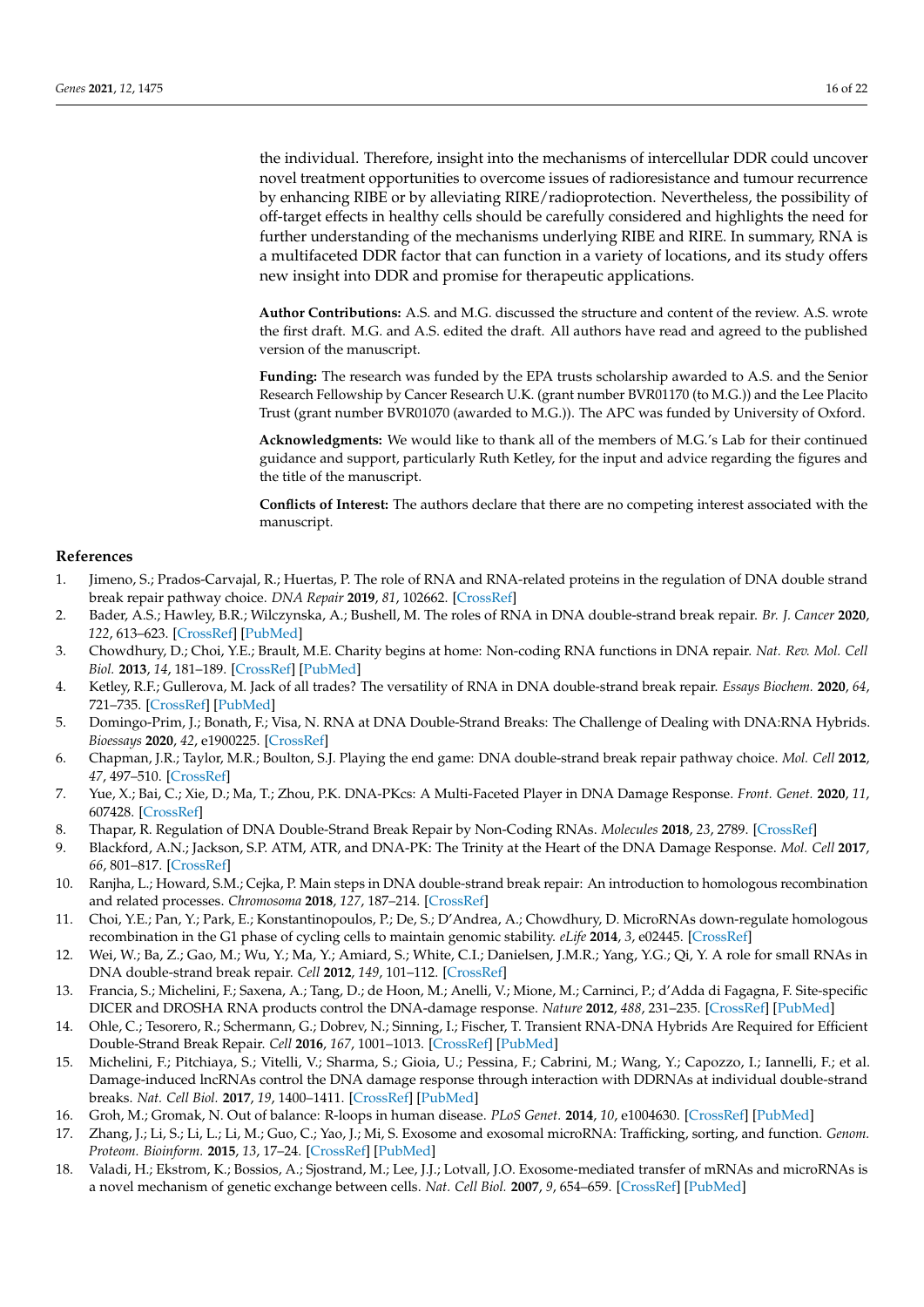- <span id="page-16-0"></span>19. Al-Mayah, A.H.; Irons, S.L.; Pink, R.C.; Carter, D.R.; Kadhim, M.A. Possible role of exosomes containing RNA in mediating nontargeted effect of ionizing radiation. *Radiat. Res.* **2012**, *177*, 539–545. [\[CrossRef\]](http://doi.org/10.1667/RR2868.1)
- <span id="page-16-1"></span>20. Klammer, H.; Mladenov, E.; Li, F.; Iliakis, G. Bystander effects as manifestation of intercellular communication of DNA damage and of the cellular oxidative status. *Cancer Lett.* **2015**, *356*, 58–71. [\[CrossRef\]](http://doi.org/10.1016/j.canlet.2013.12.017)
- <span id="page-16-2"></span>21. Murashko, M.M.; Stasevich, E.M.; Schwartz, A.M.; Kuprash, D.V.; Uvarova, A.N.; Demin, D.E. The Role of RNA in DNA Breaks, Repair and Chromosomal Rearrangements. *Biomolecules* **2021**, *11*, 550. [\[CrossRef\]](http://doi.org/10.3390/biom11040550) [\[PubMed\]](http://www.ncbi.nlm.nih.gov/pubmed/33918762)
- <span id="page-16-3"></span>22. Papaspyropoulos, A.; Lagopati, N.; Mourkioti, I.; Angelopoulou, A.; Kyriazis, S.; Liontos, M.; Gorgoulis, V.; Kotsinas, A. Regulatory and Functional Involvement of Long Non-Coding RNAs in DNA Double-Strand Break Repair Mechanisms. *Cells* **2021**, *10*, 1506. [\[CrossRef\]](http://doi.org/10.3390/cells10061506)
- <span id="page-16-4"></span>23. Zhang, Y.; He, Q.; Hu, Z.; Feng, Y.; Fan, L.; Tang, Z.; Yuan, J.; Shan, W.; Li, C.; Hu, X.; et al. Long noncoding RNA LINP1 regulates repair of DNA double-strand breaks in triple-negative breast cancer. *Nat. Struct. Mol. Biol.* **2016**, *23*, 522–530. [\[CrossRef\]](http://doi.org/10.1038/nsmb.3211) [\[PubMed\]](http://www.ncbi.nlm.nih.gov/pubmed/27111890)
- <span id="page-16-5"></span>24. Wang, D.; Zhou, Z.; Wu, E.; Ouyang, C.; Wei, G.; Wang, Y.; He, D.; Cui, Y.; Zhang, D.; Chen, X.; et al. LRIK interacts with the Ku70-Ku80 heterodimer enhancing the efficiency of NHEJ repair. *Cell Death Differ.* **2020**, *27*, 3337–3353. [\[CrossRef\]](http://doi.org/10.1038/s41418-020-0581-5)
- <span id="page-16-6"></span>25. Liu, R.; Zhang, Q.; Shen, L.; Chen, S.; He, J.; Wang, D.; Wang, Q.; Qi, Z.; Zhou, M.; Wang, Z. Long noncoding RNA lnc-RI regulates DNA damage repair and radiation sensitivity of CRC cells through NHEJ pathway. *Cell Biol. Toxicol.* **2020**, *36*, 493–507. [\[CrossRef\]](http://doi.org/10.1007/s10565-020-09524-6) [\[PubMed\]](http://www.ncbi.nlm.nih.gov/pubmed/32279126)
- <span id="page-16-7"></span>26. Unfried, J.P.; Marin-Baquero, M.; Rivera-Calzada, A.; Razquin, N.; Martin-Cuevas, E.M.; de Braganca, S.; Aicart-Ramos, C.; McCoy, C.; Prats-Mari, L.; Arribas-Bosacoma, R.; et al. Long noncoding RNA NIHCOLE promotes ligation efficiency of DNA double-strand breaks in hepatocellular carcinoma. *Cancer Res.* **2021**. [\[CrossRef\]](http://doi.org/10.1158/0008-5472.CAN-21-0463) [\[PubMed\]](http://www.ncbi.nlm.nih.gov/pubmed/34321241)
- <span id="page-16-8"></span>27. Thapar, R.; Wang, J.L.; Hammel, M.; Ye, R.; Liang, K.; Sun, C.; Hnizda, A.; Liang, S.; Maw, S.S.; Lee, L.; et al. Mechanism of efficient double-strand break repair by a long non-coding RNA. *Nucleic Acids Res.* **2020**, *48*, 10953–10972. [\[CrossRef\]](http://doi.org/10.1093/nar/gkaa784) [\[PubMed\]](http://www.ncbi.nlm.nih.gov/pubmed/33045735)
- <span id="page-16-9"></span>28. Shen, L.; Wang, Q.; Liu, R.; Chen, Z.; Zhang, X.; Zhou, P.; Wang, Z. LncRNA lnc-RI regulates homologous recombination repair of DNA double-strand breaks by stabilizing RAD51 mRNA as a competitive endogenous RNA. *Nucleic Acids Res.* **2018**, *46*, 717–729. [\[CrossRef\]](http://doi.org/10.1093/nar/gkx1224) [\[PubMed\]](http://www.ncbi.nlm.nih.gov/pubmed/29216366)
- <span id="page-16-10"></span>29. Cui, X.; Xiao, D.; Cui, Y.; Wang, X. Exosomes-Derived Long Non-Coding RNA HOTAIR Reduces Laryngeal Cancer Radiosensitivity by Regulating microRNA-454-3p/E2F2 Axis. *Onco Targets Ther.* **2019**, *12*, 10827–10839. [\[CrossRef\]](http://doi.org/10.2147/OTT.S224881)
- 30. Hu, X.; Ding, D.; Zhang, J.; Cui, J. Knockdown of lncRNA HOTAIR sensitizes breast cancer cells to ionizing radiation through activating miR-218. *Biosci. Rep.* **2019**, *39*, BSR20181038. [\[CrossRef\]](http://doi.org/10.1042/BSR20181038)
- <span id="page-16-11"></span>31. Qian, L.; Fei, Q.; Zhang, H.; Qiu, M.; Zhang, B.; Wang, Q.; Yu, Y.; Guo, C.; Ren, Y.; Mei, M.; et al. lncRNA HOTAIR Promotes DNA Repair and Radioresistance of Breast Cancer via EZH2. *DNA Cell Biol.* **2020**, *39*, 2166–2173. [\[CrossRef\]](http://doi.org/10.1089/dna.2020.5771) [\[PubMed\]](http://www.ncbi.nlm.nih.gov/pubmed/33136445)
- <span id="page-16-12"></span>32. Zhao, K.; Wang, X.; Xue, X.; Li, L.; Hu, Y. A long noncoding RNA sensitizes genotoxic treatment by attenuating ATM activation and homologous recombination repair in cancers. *PLoS Biol.* **2020**, *18*, e3000666. [\[CrossRef\]](http://doi.org/10.1371/journal.pbio.3000666)
- <span id="page-16-13"></span>33. Jiao, Y.; Liu, C.; Cui, F.M.; Xu, J.Y.; Tong, J.; Qi, X.F.; Wang, L.L.; Zhu, W. Long intergenic non-coding RNA induced by X-ray irradiation regulates DNA damage response signaling in the human bronchial epithelial BEAS-2B cell line. *Oncol. Lett.* **2015**, *9*, 169–176. [\[CrossRef\]](http://doi.org/10.3892/ol.2014.2622)
- <span id="page-16-14"></span>34. Liu, Y.; Yue, P.; Zhou, T.; Zhang, F.; Wang, H.; Chen, X. LncRNA MEG3 enhances (131)I sensitivity in thyroid carcinoma via sponging miR-182. *Biomed. Pharm.* **2018**, *105*, 1232–1239. [\[CrossRef\]](http://doi.org/10.1016/j.biopha.2018.06.087)
- <span id="page-16-15"></span>35. Lou, M.M.; Tang, X.Q.; Wang, G.M.; He, J.; Luo, F.; Guan, M.F.; Wang, F.; Zou, H.; Wang, J.Y.; Zhang, Q.; et al. Long noncoding RNA BS-DRL1 modulates the DNA damage response and genome stability by interacting with HMGB1 in neurons. *Nat. Commun.* **2021**, *12*, 4075. [\[CrossRef\]](http://doi.org/10.1038/s41467-021-24236-z) [\[PubMed\]](http://www.ncbi.nlm.nih.gov/pubmed/34210972)
- <span id="page-16-16"></span>36. Pham, T.P.; Bink, D.I.; Stanicek, L.; van Bergen, A.; van Leeuwen, E.; Tran, Y.; Matic, L.; Hedin, U.; Wittig, I.; Dimmeler, S.; et al. Long Non-coding RNA Aerrie Controls DNA Damage Repair via YBX1 to Maintain Endothelial Cell Function. *Front. Cell Dev. Biol.* **2020**, *8*, 619079. [\[CrossRef\]](http://doi.org/10.3389/fcell.2020.619079) [\[PubMed\]](http://www.ncbi.nlm.nih.gov/pubmed/33505972)
- <span id="page-16-17"></span>37. Wang, X.; Liu, H.; Shi, L.; Yu, X.; Gu, Y.; Sun, X. LINP1 facilitates DNA damage repair through non-homologous end joining (NHEJ) pathway and subsequently decreases the sensitivity of cervical cancer cells to ionizing radiation. *Cell Cycle* **2018**, *17*, 439–447. [\[CrossRef\]](http://doi.org/10.1080/15384101.2018.1442625)
- <span id="page-16-18"></span>38. Chen, S.; Lee, L.; Naila, T.; Fishbain, S.; Wang, A.; Tomkinson, A.E.; Lees-Miller, S.P.; He, Y. Structural basis of long-range to short-range synaptic transition in NHEJ. *Nature* **2021**, *593*, 294–298. [\[CrossRef\]](http://doi.org/10.1038/s41586-021-03458-7)
- <span id="page-16-19"></span>39. Ala, U. Competing Endogenous RNAs, Non-Coding RNAs and Diseases: An Intertwined Story. *Cells* **2020**, *9*, 1574. [\[CrossRef\]](http://doi.org/10.3390/cells9071574)
- <span id="page-16-20"></span>40. Pong, S.K.; Gullerova, M. Noncanonical functions of microRNA pathway enzymes-Drosha, DGCR8, Dicer and Ago proteins. *FEBS Lett.* **2018**, *592*, 2973–2986. [\[CrossRef\]](http://doi.org/10.1002/1873-3468.13196)
- <span id="page-16-21"></span>41. O'Brien, J.; Hayder, H.; Zayed, Y.; Peng, C. Overview of MicroRNA Biogenesis, Mechanisms of Actions, and Circulation. *Front. Endocrinol.* **2018**, *9*, 402. [\[CrossRef\]](http://doi.org/10.3389/fendo.2018.00402) [\[PubMed\]](http://www.ncbi.nlm.nih.gov/pubmed/30123182)
- <span id="page-16-22"></span>42. Sharma, V.; Misteli, T. Non-coding RNAs in DNA damage and repair. *FEBS Lett.* **2013**, *587*, 1832–1839. [\[CrossRef\]](http://doi.org/10.1016/j.febslet.2013.05.006) [\[PubMed\]](http://www.ncbi.nlm.nih.gov/pubmed/23684639)
- <span id="page-16-23"></span>43. Kawai, S.; Amano, A. BRCA1 regulates microRNA biogenesis via the DROSHA microprocessor complex. *J. Cell Biol.* **2012**, *197*, 201–208. [\[CrossRef\]](http://doi.org/10.1083/jcb.201110008)
- <span id="page-16-24"></span>44. Zhang, X.; Wan, G.; Berger, F.G.; He, X.; Lu, X. The ATM kinase induces microRNA biogenesis in the DNA damage response. *Mol. Cell* **2011**, *41*, 371–383. [\[CrossRef\]](http://doi.org/10.1016/j.molcel.2011.01.020) [\[PubMed\]](http://www.ncbi.nlm.nih.gov/pubmed/21329876)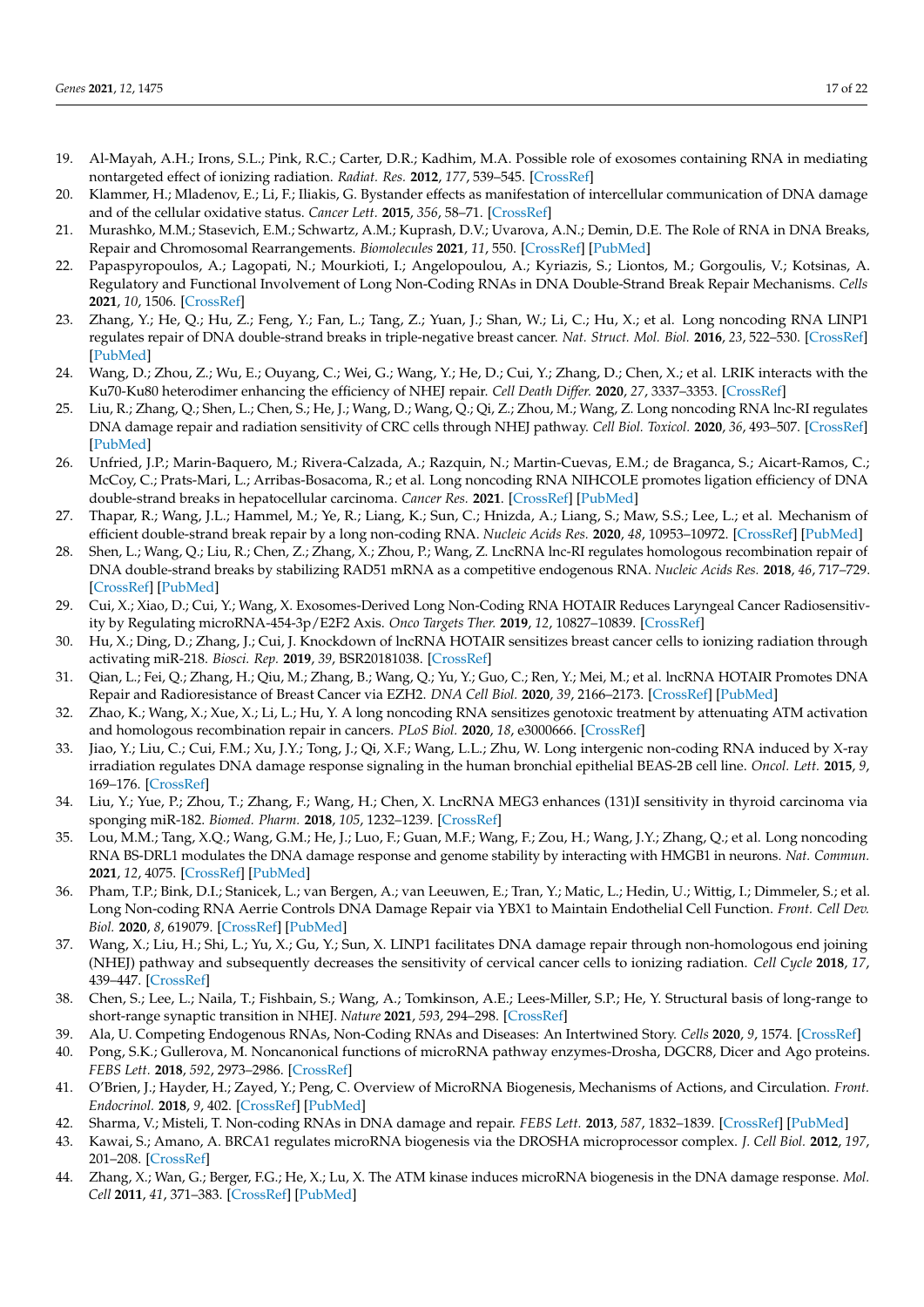- <span id="page-17-0"></span>45. Szatkowska, M.; Krupa, R. Regulation of DNA Damage Response and Homologous Recombination Repair by microRNA in Human Cells Exposed to Ionizing Radiation. *Cancers* **2020**, *12*, 1838. [\[CrossRef\]](http://doi.org/10.3390/cancers12071838) [\[PubMed\]](http://www.ncbi.nlm.nih.gov/pubmed/32650508)
- <span id="page-17-1"></span>46. Yan, D.; Ng, W.L.; Zhang, X.; Wang, P.; Zhang, Z.; Mo, Y.Y.; Mao, H.; Hao, C.; Olson, J.J.; Curran, W.J.; et al. Targeting DNA-PKcs and ATM with miR-101 sensitizes tumors to radiation. *PLoS ONE* **2010**, *5*, e11397. [\[CrossRef\]](http://doi.org/10.1371/journal.pone.0011397)
- <span id="page-17-2"></span>47. Zhang, M.; Jiang, D.; Xie, X.; He, Y.; Lv, M.; Jiang, X. miR-129-3p inhibits NHEJ pathway by targeting SAE1 and represses gastric cancer progression. *Int. J. Clin. Exp. Pathol.* **2019**, *12*, 1539–1547.
- <span id="page-17-3"></span>48. Ge, Y.L.; Jin, F.L.; Zhang, D.H. Radio-sensitizing effects of microRNA-27a elevation in lung cancer cells by inhibiting ZEB1 expression and activating DNA damage repair pathway. *J. Biol. Regul. Homeost. Agents* **2021**, *35*, 45–57. [\[CrossRef\]](http://doi.org/10.23812/20-502-A)
- <span id="page-17-4"></span>49. Lal, A.; Pan, Y.; Navarro, F.; Dykxhoorn, D.M.; Moreau, L.; Meire, E.; Bentwich, Z.; Lieberman, J.; Chowdhury, D. miR-24-mediated downregulation of H2AX suppresses DNA repair in terminally differentiated blood cells. *Nat. Struct. Mol. Biol.* **2009**, *16*, 492–498. [\[CrossRef\]](http://doi.org/10.1038/nsmb.1589)
- <span id="page-17-5"></span>50. Wang, Y.; Huang, J.W.; Li, M.; Cavenee, W.K.; Mitchell, P.S.; Zhou, X.; Tewari, M.; Furnari, F.B.; Taniguchi, T. MicroRNA-138 modulates DNA damage response by repressing histone H2AX expression. *Mol. Cancer Res.* **2011**, *9*, 1100–1111. [\[CrossRef\]](http://doi.org/10.1158/1541-7786.MCR-11-0007)
- <span id="page-17-6"></span>51. Hu, H.; Du, L.; Nagabayashi, G.; Seeger, R.C.; Gatti, R.A. ATM is down-regulated by N-Myc-regulated microRNA-421. *Proc. Natl. Acad. Sci. USA* **2010**, *107*, 1506–1511. [\[CrossRef\]](http://doi.org/10.1073/pnas.0907763107) [\[PubMed\]](http://www.ncbi.nlm.nih.gov/pubmed/20080624)
- <span id="page-17-7"></span>52. Ng, W.L.; Yan, D.; Zhang, X.; Mo, Y.Y.; Wang, Y. Over-expression of miR-100 is responsible for the low-expression of ATM in the human glioma cell line: M059J. *DNA Repair* **2010**, *9*, 1170–1175. [\[CrossRef\]](http://doi.org/10.1016/j.dnarep.2010.08.007)
- <span id="page-17-8"></span>53. Piotto, C.; Biscontin, A.; Millino, C.; Mognato, M. Functional validation of miRNAs targeting genes of DNA double-strand break repair to radiosensitize non-small lung cancer cells. *Biochim. Biophys. Acta Gene Regul. Mech.* **2018**, *1861*, 1102–1118. [\[CrossRef\]](http://doi.org/10.1016/j.bbagrm.2018.10.010) [\[PubMed\]](http://www.ncbi.nlm.nih.gov/pubmed/30389599)
- <span id="page-17-9"></span>54. Martin, N.T.; Nakamura, K.; Davies, R.; Nahas, S.A.; Brown, C.; Tunuguntla, R.; Gatti, R.A.; Hu, H. ATM-dependent MiR-335 targets CtIP and modulates the DNA damage response. *PLoS Genet.* **2013**, *9*, e1003505. [\[CrossRef\]](http://doi.org/10.1371/journal.pgen.1003505) [\[PubMed\]](http://www.ncbi.nlm.nih.gov/pubmed/23696749)
- <span id="page-17-10"></span>55. Yang, L.; Yang, B.; Wang, Y.; Liu, T.; He, Z.; Zhao, H.; Xie, L.; Mu, H. The CTIP-mediated repair of TNF-alpha-induced DNA double-strand break was impaired by miR-130b in cervical cancer cell. *Cell Biochem. Funct.* **2019**, *37*, 534–544. [\[CrossRef\]](http://doi.org/10.1002/cbf.3430) [\[PubMed\]](http://www.ncbi.nlm.nih.gov/pubmed/31418900)
- <span id="page-17-11"></span>56. Chai, Z.; Yin, X.; Chen, J.; Shi, J.; Sun, J.; Liu, C.; Liu, F.; Cheng, S. MicroRNA-101 modulates cisplatin chemoresistance in liver cancer cells via the DNA-PKcs signaling pathway. *Oncol. Lett.* **2019**, *18*, 3655–3663. [\[CrossRef\]](http://doi.org/10.3892/ol.2019.10674)
- <span id="page-17-12"></span>57. Smolinska, A.; Swoboda, J.; Fendler, W.; Lerch, M.M.; Sendler, M.; Moskwa, P. MiR-502 is the first reported miRNA simultaneously targeting two components of the classical non-homologous end joining (C-NHEJ) in pancreatic cell lines. *Heliyon* **2020**, *6*, e03187. [\[CrossRef\]](http://doi.org/10.1016/j.heliyon.2020.e03187) [\[PubMed\]](http://www.ncbi.nlm.nih.gov/pubmed/32042960)
- <span id="page-17-13"></span>58. Choi, Y.E.; Meghani, K.; Brault, M.E.; Leclerc, L.; He, Y.J.; Day, T.A.; Elias, K.M.; Drapkin, R.; Weinstock, D.M.; Dao, F.; et al. Platinum and PARP Inhibitor Resistance Due to Overexpression of MicroRNA-622 in BRCA1-Mutant Ovarian Cancer. *Cell Rep.* **2016**, *14*, 429–439. [\[CrossRef\]](http://doi.org/10.1016/j.celrep.2015.12.046)
- <span id="page-17-14"></span>59. Mo, L.J.; Song, M.; Huang, Q.H.; Guan, H.; Liu, X.D.; Xie, D.F.; Huang, B.; Huang, R.X.; Zhou, P.K. Exosome-packaged miR-1246 contributes to bystander DNA damage by targeting LIG4. *Br. J. Cancer* **2018**, *119*, 492–502. [\[CrossRef\]](http://doi.org/10.1038/s41416-018-0192-9)
- <span id="page-17-15"></span>60. Devany, E.; Park, J.Y.; Murphy, M.R.; Zakusilo, G.; Baquero, J.; Zhang, X.; Hoque, M.; Tian, B.; Kleiman, F.E. Intronic cleavage and polyadenylation regulates gene expression during DNA damage response through U1 snRNA. *Cell Discov.* **2016**, *2*, 16013. [\[CrossRef\]](http://doi.org/10.1038/celldisc.2016.13)
- <span id="page-17-16"></span>61. Tanikawa, M.; Sanjiv, K.; Helleday, T.; Herr, P.; Mortusewicz, O. The spliceosome U2 snRNP factors promote genome stability through distinct mechanisms; transcription of repair factors and R-loop processing. *Oncogenesis* **2016**, *5*, e280. [\[CrossRef\]](http://doi.org/10.1038/oncsis.2016.70) [\[PubMed\]](http://www.ncbi.nlm.nih.gov/pubmed/27991914)
- <span id="page-17-17"></span>62. Valadkhan, S.; Gunawardane, L.S. Role of small nuclear RNAs in eukaryotic gene expression. *Essays Biochem.* **2013**, *54*, 79–90. [\[CrossRef\]](http://doi.org/10.1042/bse0540079)
- <span id="page-17-18"></span>63. Hatchi, E.; Goehring, L.; Landini, S.; Skourti-Stathaki, K.; DeConti, D.K.; Abderazzaq, F.O.; Banerjee, P.; Demers, T.M.; Wang, Y.E.; Quackenbush, J.; et al. BRCA1 and RNAi factors promote repair mediated by small RNAs and PALB2-RAD52. *Nature* **2021**, *591*, 665–670. [\[CrossRef\]](http://doi.org/10.1038/s41586-020-03150-2)
- <span id="page-17-19"></span>64. Long, Q.; Liu, Z.; Gullerova, M. Sweet Melody or Jazz? Transcription Around DNA Double-Strand Breaks. *Front. Mol. Biosci.* **2021**, *8*, 655786. [\[CrossRef\]](http://doi.org/10.3389/fmolb.2021.655786) [\[PubMed\]](http://www.ncbi.nlm.nih.gov/pubmed/33959637)
- <span id="page-17-20"></span>65. Michalik, K.M.; Bottcher, R.; Forstemann, K. A small RNA response at DNA ends in Drosophila. *Nucleic Acids Res.* **2012**, *40*, 9596–9603. [\[CrossRef\]](http://doi.org/10.1093/nar/gks711) [\[PubMed\]](http://www.ncbi.nlm.nih.gov/pubmed/22848104)
- <span id="page-17-21"></span>66. Burger, K.; Schlackow, M.; Potts, M.; Hester, S.; Mohammed, S.; Gullerova, M. Nuclear phosphorylated Dicer processes doublestranded RNA in response to DNA damage. *J. Cell Biol.* **2017**, *216*, 2373–2389. [\[CrossRef\]](http://doi.org/10.1083/jcb.201612131) [\[PubMed\]](http://www.ncbi.nlm.nih.gov/pubmed/28642363)
- <span id="page-17-22"></span>67. Pessina, F.; Giavazzi, F.; Yin, Y.; Gioia, U.; Vitelli, V.; Galbiati, A.; Barozzi, S.; Garre, M.; Oldani, A.; Flaus, A.; et al. Functional transcription promoters at DNA double-strand breaks mediate RNA-driven phase separation of damage-response factors. *Nat. Cell Biol.* **2019**, *21*, 1286–1299. [\[CrossRef\]](http://doi.org/10.1038/s41556-019-0392-4) [\[PubMed\]](http://www.ncbi.nlm.nih.gov/pubmed/31570834)
- <span id="page-17-23"></span>68. Burger, K.; Schlackow, M.; Gullerova, M. Tyrosine kinase c-Abl couples RNA polymerase II transcription to DNA double-strand breaks. *Nucleic Acids Res.* **2019**, *47*, 3467–3484. [\[CrossRef\]](http://doi.org/10.1093/nar/gkz024)
- <span id="page-17-24"></span>69. Gao, M.; Wei, W.; Li, M.M.; Wu, Y.S.; Ba, Z.; Jin, K.X.; Li, M.M.; Liao, Y.Q.; Adhikari, S.; Chong, Z.; et al. Ago2 facilitates Rad51 recruitment and DNA double-strand break repair by homologous recombination. *Cell Res.* **2014**, *24*, 532–541. [\[CrossRef\]](http://doi.org/10.1038/cr.2014.36)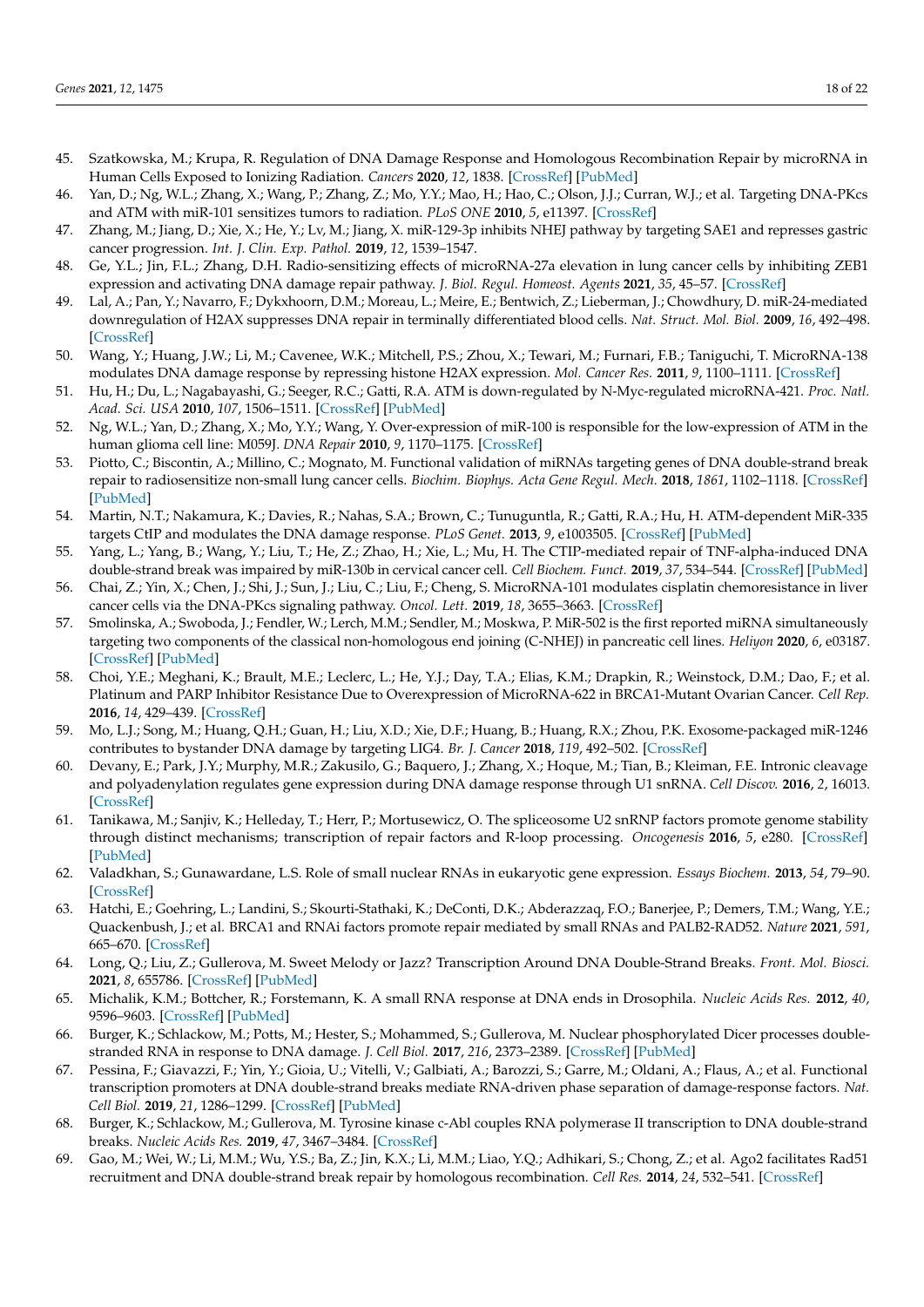- <span id="page-18-0"></span>70. Bonath, F.; Domingo-Prim, J.; Tarbier, M.; Friedlander, M.R.; Visa, N. Next-generation sequencing reveals two populations of damage-induced small RNAs at endogenous DNA double-strand breaks. *Nucleic Acids Res.* **2018**, *46*, 11869–11882. [\[CrossRef\]](http://doi.org/10.1093/nar/gky1107)
- <span id="page-18-1"></span>71. Wang, Q.; Goldstein, M. Small RNAs Recruit Chromatin-Modifying Enzymes MMSET and Tip60 to Reconfigure Damaged DNA upon Double-Strand Break and Facilitate Repair. *Cancer Res.* **2016**, *76*, 1904–1915. [\[CrossRef\]](http://doi.org/10.1158/0008-5472.CAN-15-2334)
- <span id="page-18-2"></span>72. Francia, S.; Cabrini, M.; Matti, V.; Oldani, A.; d'Adda di Fagagna, F. DICER, DROSHA and DNA damage response RNAs are necessary for the secondary recruitment of DNA damage response factors. *J. Cell Sci.* **2016**, *129*, 1468–1476. [\[CrossRef\]](http://doi.org/10.1242/jcs.182188) [\[PubMed\]](http://www.ncbi.nlm.nih.gov/pubmed/26906421)
- <span id="page-18-3"></span>73. Sharma, S.; Anand, R.; Zhang, X.; Francia, S.; Michelini, F.; Galbiati, A.; Williams, H.; Ronato, D.A.; Masson, J.Y.; Rothenberg, E.; et al. MRE11-RAD50-NBS1 Complex Is Sufficient to Promote Transcription by RNA Polymerase II at Double-Strand Breaks by Melting DNA Ends. *Cell Rep.* **2021**, *34*, 108565. [\[CrossRef\]](http://doi.org/10.1016/j.celrep.2020.108565)
- <span id="page-18-4"></span>74. Gioia, U.; Francia, S.; Cabrini, M.; Brambillasca, S.; Michelini, F.; Jones-Weinert, C.W.; d'Adda di Fagagna, F. Pharmacological boost of DNA damage response and repair by enhanced biogenesis of DNA damage response RNAs. *Sci. Rep.* **2019**, *9*, 6460. [\[CrossRef\]](http://doi.org/10.1038/s41598-019-42892-6) [\[PubMed\]](http://www.ncbi.nlm.nih.gov/pubmed/31015566)
- <span id="page-18-5"></span>75. Melo, S.; Villanueva, A.; Moutinho, C.; Davalos, V.; Spizzo, R.; Ivan, C.; Rossi, S.; Setien, F.; Casanovas, O.; Simo-Riudalbas, L.; et al. Small molecule enoxacin is a cancer-specific growth inhibitor that acts by enhancing TAR RNA-binding protein 2-mediated microRNA processing. *Proc. Natl. Acad. Sci. USA* **2011**, *108*, 4394–4399. [\[CrossRef\]](http://doi.org/10.1073/pnas.1014720108)
- <span id="page-18-6"></span>76. Keskin, H.; Shen, Y.; Huang, F.; Patel, M.; Yang, T.; Ashley, K.; Mazin, A.V.; Storici, F. Transcript-RNA-templated DNA recombination and repair. *Nature* **2014**, *515*, 436–439. [\[CrossRef\]](http://doi.org/10.1038/nature13682) [\[PubMed\]](http://www.ncbi.nlm.nih.gov/pubmed/25186730)
- <span id="page-18-8"></span>77. Mazina, O.M.; Keskin, H.; Hanamshet, K.; Storici, F.; Mazin, A.V. Rad52 Inverse Strand Exchange Drives RNA-Templated DNA Double-Strand Break Repair. *Mol. Cell* **2017**, *67*, 19–29. [\[CrossRef\]](http://doi.org/10.1016/j.molcel.2017.05.019) [\[PubMed\]](http://www.ncbi.nlm.nih.gov/pubmed/28602639)
- <span id="page-18-7"></span>78. Meers, C.; Keskin, H.; Banyai, G.; Mazina, O.; Yang, T.; Gombolay, A.L.; Mukherjee, K.; Kaparos, E.I.; Newnam, G.; Mazin, A.; et al. Genetic Characterization of Three Distinct Mechanisms Supporting RNA-Driven DNA Repair and Modification Reveals Major Role of DNA Polymerase zeta. *Mol. Cell* **2020**, *79*, 1037–1050.e5. [\[CrossRef\]](http://doi.org/10.1016/j.molcel.2020.08.011)
- <span id="page-18-9"></span>79. Chakraborty, A.; Tapryal, N.; Venkova, T.; Horikoshi, N.; Pandita, R.K.; Sarker, A.H.; Sarkar, P.S.; Pandita, T.K.; Hazra, T.K. Classical non-homologous end-joining pathway utilizes nascent RNA for error-free double-strand break repair of transcribed genes. *Nat. Commun.* **2016**, *7*, 13049. [\[CrossRef\]](http://doi.org/10.1038/ncomms13049)
- <span id="page-18-10"></span>80. D'Alessandro, G.; Whelan, D.R.; Howard, S.M.; Vitelli, V.; Renaudin, X.; Adamowicz, M.; Iannelli, F.; Jones-Weinert, C.W.; Lee, M.; Matti, V.; et al. BRCA2 controls DNA:RNA hybrid level at DSBs by mediating RNase H2 recruitment. *Nat. Commun.* **2018**, *9*, 5376. [\[CrossRef\]](http://doi.org/10.1038/s41467-018-07799-2) [\[PubMed\]](http://www.ncbi.nlm.nih.gov/pubmed/30560944)
- <span id="page-18-11"></span>81. Aguilera, A.; Garcia-Muse, T. R loops: From transcription byproducts to threats to genome stability. *Mol. Cell* **2012**, *46*, 115–124. [\[CrossRef\]](http://doi.org/10.1016/j.molcel.2012.04.009)
- <span id="page-18-12"></span>82. Lu, W.T.; Hawley, B.R.; Skalka, G.L.; Baldock, R.A.; Smith, E.M.; Bader, A.S.; Malewicz, M.; Watts, F.Z.; Wilczynska, A.; Bushell, M. Drosha drives the formation of DNA:RNA hybrids around DNA break sites to facilitate DNA repair. *Nat. Commun.* **2018**, *9*, 532. [\[CrossRef\]](http://doi.org/10.1038/s41467-018-02893-x)
- 83. Yasuhara, T.; Kato, R.; Hagiwara, Y.; Shiotani, B.; Yamauchi, M.; Nakada, S.; Shibata, A.; Miyagawa, K. Human Rad52 Promotes XPG-Mediated R-loop Processing to Initiate Transcription-Associated Homologous Recombination Repair. *Cell* **2018**, *175*, 558–570.e11. [\[CrossRef\]](http://doi.org/10.1016/j.cell.2018.08.056) [\[PubMed\]](http://www.ncbi.nlm.nih.gov/pubmed/30245011)
- <span id="page-18-17"></span>84. Ouyang, J.; Yadav, T.; Zhang, J.M.; Yang, H.; Rheinbay, E.; Guo, H.; Haber, D.A.; Lan, L.; Zou, L. RNA transcripts stimulate homologous recombination by forming DR-loops. *Nature* **2021**, *594*, 283–288. [\[CrossRef\]](http://doi.org/10.1038/s41586-021-03538-8)
- <span id="page-18-13"></span>85. Ngo, G.H.P.; Grimstead, J.W.; Baird, D.M. UPF1 promotes the formation of R loops to stimulate DNA double-strand break repair. *Nat. Commun.* **2021**, *12*, 3849. [\[CrossRef\]](http://doi.org/10.1038/s41467-021-24201-w) [\[PubMed\]](http://www.ncbi.nlm.nih.gov/pubmed/34158508)
- <span id="page-18-14"></span>86. Cohen, S.; Puget, N.; Lin, Y.L.; Clouaire, T.; Aguirrebengoa, M.; Rocher, V.; Pasero, P.; Canitrot, Y.; Legube, G. Senataxin resolves RNA:DNA hybrids forming at DNA double-strand breaks to prevent translocations. *Nat. Commun.* **2018**, *9*, 533. [\[CrossRef\]](http://doi.org/10.1038/s41467-018-02894-w) [\[PubMed\]](http://www.ncbi.nlm.nih.gov/pubmed/29416069)
- 87. Barroso, S.; Herrera-Moyano, E.; Munoz, S.; Garcia-Rubio, M.; Gomez-Gonzalez, B.; Aguilera, A. The DNA damage response acts as a safeguard against harmful DNA-RNA hybrids of different origins. *EMBO Rep.* **2019**, *20*, e47250. [\[CrossRef\]](http://doi.org/10.15252/embr.201847250)
- 88. Ortega, P.; Merida-Cerro, J.A.; Rondon, A.G.; Gomez-Gonzalez, B.; Aguilera, A. DNA-RNA hybrids at DSBs interfere with repair by homologous recombination. *eLife* **2021**, *10*, e69881. [\[CrossRef\]](http://doi.org/10.7554/eLife.69881)
- <span id="page-18-20"></span>89. Lafuente-Barquero, J.; Garcia-Rubio, M.L.; Martin-Alonso, M.S.; Gomez-Gonzalez, B.; Aguilera, A. Harmful DNA:RNA hybrids are formed in cis and in a Rad51-independent manner. *eLife* **2020**, *9*, e56674. [\[CrossRef\]](http://doi.org/10.7554/eLife.56674)
- <span id="page-18-15"></span>90. Yu, Z.; Mersaoui, S.Y.; Guitton-Sert, L.; Coulombe, Y.; Song, J.; Masson, J.Y.; Richard, S. DDX5 resolves R-loops at DNA double-strand breaks to promote DNA repair and avoid chromosomal deletions. *NAR Cancer* **2020**, *2*, zcaa028. [\[CrossRef\]](http://doi.org/10.1093/narcan/zcaa028)
- <span id="page-18-16"></span>91. Sessa, G.; Gomez-Gonzalez, B.; Silva, S.; Perez-Calero, C.; Beaurepere, R.; Barroso, S.; Martineau, S.; Martin, C.; Ehlen, A.; Martinez, J.S.; et al. BRCA2 promotes DNA-RNA hybrid resolution by DDX5 helicase at DNA breaks to facilitate their repairdouble dagger. *EMBO J.* **2021**, *40*, e106018. [\[CrossRef\]](http://doi.org/10.15252/embj.2020106018)
- <span id="page-18-18"></span>92. Huselid, E.; Bunting, S.F. The Regulation of Homologous Recombination by Helicases. *Genes* **2020**, *11*, 498. [\[CrossRef\]](http://doi.org/10.3390/genes11050498)
- <span id="page-18-19"></span>93. Liu, S.; Hua, Y.; Wang, J.; Li, L.; Yuan, J.; Zhang, B.; Wang, Z.; Ji, J.; Kong, D. RNA polymerase III is required for the repair of DNA double-strand breaks by homologous recombination. *Cell* **2021**, *184*, 1314–1329.e10. [\[CrossRef\]](http://doi.org/10.1016/j.cell.2021.01.048)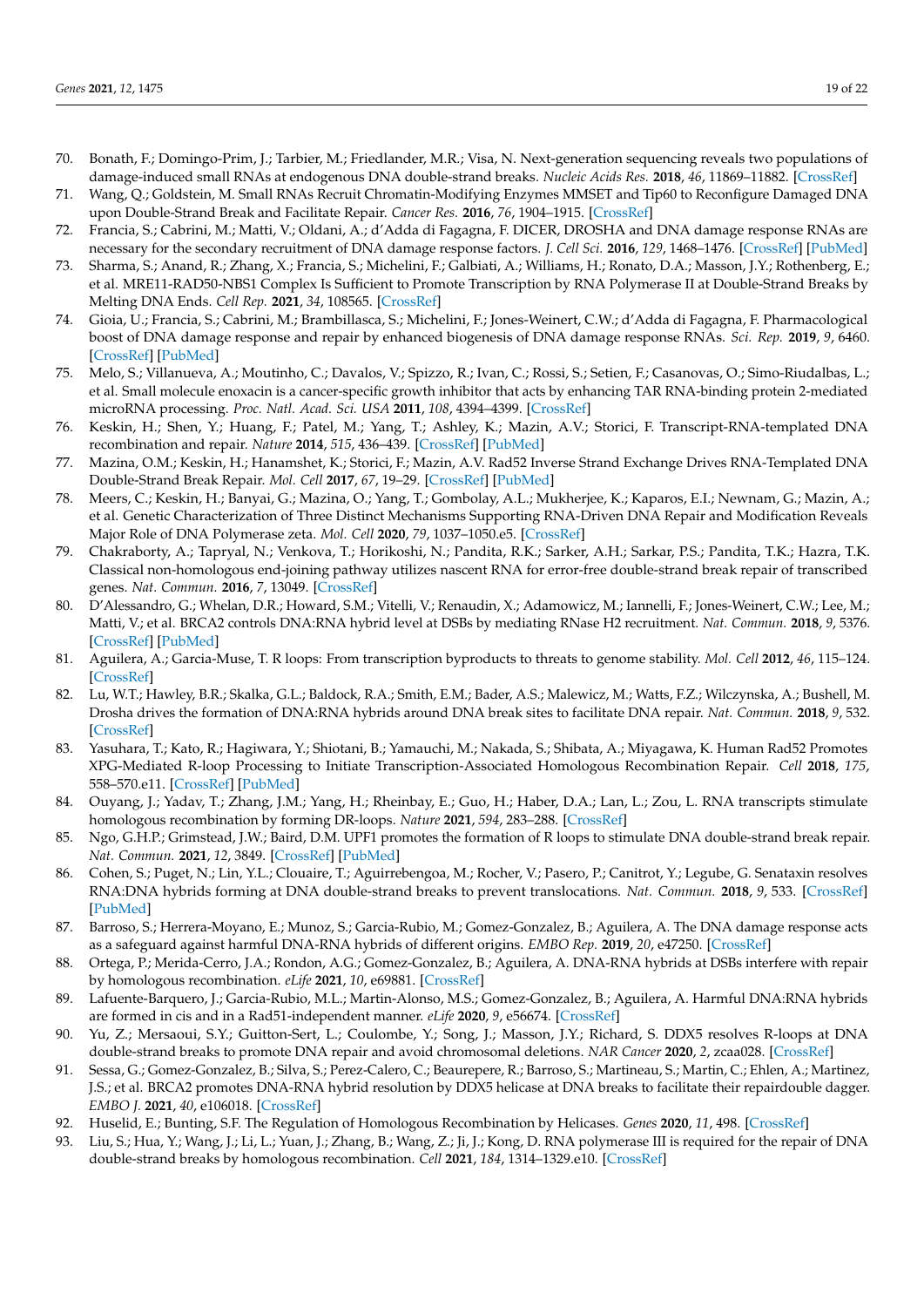- <span id="page-19-0"></span>94. Aymard, F.; Bugler, B.; Schmidt, C.K.; Guillou, E.; Caron, P.; Briois, S.; Iacovoni, S.J.; Daburon, V.; Miller, M.K.; Jackson, P.S. Transcriptionally active chromatin recruits homologous recombination at DNA double-strand breaks. *Nat. Struct. Mol. Biol.* **2014**, *21*, 366–374. [\[CrossRef\]](http://doi.org/10.1038/nsmb.2796)
- <span id="page-19-1"></span>95. Bader, A.S.; Bushell, M. DNA:RNA hybrids form at DNA double-strand breaks in transcriptionally active loci. *Cell Death Dis.* **2020**, *11*, 280. [\[CrossRef\]](http://doi.org/10.1038/s41419-020-2464-6)
- <span id="page-19-2"></span>96. McDevitt, S.; Rusanov, T.; Kent, T.; Chandramouly, G.; Pomerantz, R.T. How RNA transcripts coordinate DNA recombination and repair. *Nat. Commun.* **2018**, *9*, 1091. [\[CrossRef\]](http://doi.org/10.1038/s41467-018-03483-7)
- <span id="page-19-3"></span>97. Huang, R.X.; Zhou, P.K. DNA damage response signaling pathways and targets for radiotherapy sensitization in cancer. *Signal. Transduct. Target. Ther.* **2020**, *5*, 60. [\[CrossRef\]](http://doi.org/10.1038/s41392-020-0150-x) [\[PubMed\]](http://www.ncbi.nlm.nih.gov/pubmed/32355263)
- <span id="page-19-4"></span>98. Maier, P.; Hartmann, L.; Wenz, F.; Herskind, C. Cellular Pathways in Response to Ionizing Radiation and Their Targetability for Tumor Radiosensitization. *Int. J. Mol. Sci.* **2016**, *17*, 102. [\[CrossRef\]](http://doi.org/10.3390/ijms17010102)
- <span id="page-19-5"></span>99. Belyakov, O.V.; Mitchell, S.A.; Parikh, D.; Randers-Pehrson, G.; Marino, S.A.; Amundson, S.A.; Geard, C.R.; Brenner, D.J. Biological effects in unirradiated human tissue induced by radiation damage up to 1 mm away. *Proc. Natl. Acad. Sci. USA* **2005**, *102*, 14203–14208. [\[CrossRef\]](http://doi.org/10.1073/pnas.0505020102)
- <span id="page-19-6"></span>100. Chai, Y.; Hei, T.K. Radiation Induced Bystander Effect In Vivo. *Acta. Med. Nagasaki* **2008**, *53*, S65–S69.
- <span id="page-19-7"></span>101. Nagasawa, H.; Little, J.B. Induction of sister chromatid exchanges by extremely low doses of alpha-particles. *Cancer Res.* **1992**, *52*, 6394–6396.
- <span id="page-19-8"></span>102. Al-Mayah, A.; Bright, S.; Chapman, K.; Irons, S.; Luo, P.; Carter, D.; Goodwin, E.; Kadhim, M. The non-targeted effects of radiation are perpetuated by exosomes. *Mutat. Res.* **2015**, *772*, 38–45. [\[CrossRef\]](http://doi.org/10.1016/j.mrfmmm.2014.12.007)
- 103. Hargitai, R.; Kis, D.; Persa, E.; Szatmari, T.; Safrany, G.; Lumniczky, K. Oxidative Stress and Gene Expression Modifications Mediated by Extracellular Vesicles: An In Vivo Study of the Radiation-Induced Bystander Effect. *Antioxidants* **2021**, *10*, 156. [\[CrossRef\]](http://doi.org/10.3390/antiox10020156)
- 104. Jella, K.K.; Rani, S.; O'Driscoll, L.; McClean, B.; Byrne, H.J.; Lyng, F.M. Exosomes are involved in mediating radiation induced bystander signaling in human keratinocyte cells. *Radiat. Res.* **2014**, *181*, 138–145. [\[CrossRef\]](http://doi.org/10.1667/RR13337.1)
- <span id="page-19-9"></span>105. Szatmari, T.; Kis, D.; Bogdandi, E.N.; Benedek, A.; Bright, S.; Bowler, D.; Persa, E.; Kis, E.; Balogh, A.; Naszalyi, L.N.; et al. Extracellular Vesicles Mediate Radiation-Induced Systemic Bystander Signals in the Bone Marrow and Spleen. *Front. Immunol.* **2017**, *8*, 347. [\[CrossRef\]](http://doi.org/10.3389/fimmu.2017.00347)
- <span id="page-19-10"></span>106. Mutschelknaus, L.; Azimzadeh, O.; Heider, T.; Winkler, K.; Vetter, M.; Kell, R.; Tapio, S.; Merl-Pham, J.; Huber, S.M.; Edalat, L.; et al. Radiation alters the cargo of exosomes released from squamous head and neck cancer cells to promote migration of recipient cells. *Sci. Rep.* **2017**, *7*, 12423. [\[CrossRef\]](http://doi.org/10.1038/s41598-017-12403-6)
- <span id="page-19-12"></span>107. Jelonek, K.; Wojakowska, A.; Marczak, L.; Muer, A.; Tinhofer-Keilholz, I.; Lysek-Gladysinska, M.; Widlak, P.; Pietrowska, M. Ionizing radiation affects protein composition of exosomes secreted in vitro from head and neck squamous cell carcinoma. *Acta. Biochim. Pol.* **2015**, *62*, 265–272. [\[CrossRef\]](http://doi.org/10.18388/abp.2015_970)
- <span id="page-19-15"></span>108. Abramowicz, A.; Wojakowska, A.; Marczak, L.; Lysek-Gladysinska, M.; Smolarz, M.; Story, M.D.; Polanska, J.; Widlak, P.; Pietrowska, M. Ionizing radiation affects the composition of the proteome of extracellular vesicles released by head-and-neck cancer cells in vitro. *J. Radiat. Res.* **2019**, *60*, 289–297. [\[CrossRef\]](http://doi.org/10.1093/jrr/rrz001)
- <span id="page-19-14"></span>109. Yentrapalli, R.; Merl-Pham, J.; Azimzadeh, O.; Mutschelknaus, L.; Peters, C.; Hauck, S.M.; Atkinson, M.J.; Tapio, S.; Moertl, S. Quantitative changes in the protein and miRNA cargo of plasma exosome-like vesicles after exposure to ionizing radiation. *Int. J. Radiat. Biol.* **2017**, *93*, 569–580. [\[CrossRef\]](http://doi.org/10.1080/09553002.2017.1294772)
- <span id="page-19-11"></span>110. Abramowicz, A.; Labaj, W.; Mika, J.; Szoltysek, K.; Slezak-Prochazka, I.; Mielanczyk, L.; Story, M.D.; Pietrowska, M.; Polanski, A.; Widlak, P. MicroRNA Profile of Exosomes and Parental Cells is Differently Affected by Ionizing Radiation. *Radiat. Res.* **2020**, *194*, 133–142. [\[CrossRef\]](http://doi.org/10.1667/RADE-20-00007)
- <span id="page-19-13"></span>111. Simons, M.; Raposo, G. Exosomes-vesicular carriers for intercellular communication. *Curr. Opin. Cell Biol.* **2009**, *21*, 575–581. [\[CrossRef\]](http://doi.org/10.1016/j.ceb.2009.03.007)
- <span id="page-19-16"></span>112. Shen, Z.; Sun, J.; Shao, J.; Xu, J. Ultraviolet B irradiation enhances the secretion of exosomes by human primary melanocytes and changes their exosomal miRNA profile. *PLoS ONE* **2020**, *15*, e0237023. [\[CrossRef\]](http://doi.org/10.1371/journal.pone.0237023)
- <span id="page-19-17"></span>113. Quintanilha, J.C.F.; Cursino, M.A.; Borges, J.B.; Torso, N.G.; Bastos, L.B.; Oliveira, J.M.; Cobaxo, T.S.; Pincinato, E.C.; Hirata, M.H.; Geraldo, M.V.; et al. MiR-3168, miR-6125, and miR-4718 as potential predictors of cisplatin-induced nephrotoxicity in patients with head and neck cancer. *BMC Cancer* **2021**, *21*, 575. [\[CrossRef\]](http://doi.org/10.1186/s12885-021-08317-2) [\[PubMed\]](http://www.ncbi.nlm.nih.gov/pubmed/34011306)
- <span id="page-19-18"></span>114. Sonoda, Y.; Kano, F.; Murata, M. Applications of cell resealing to reconstitute microRNA loading to extracellular vesicles. *Sci. Rep.* **2021**, *11*, 2900. [\[CrossRef\]](http://doi.org/10.1038/s41598-021-82452-5) [\[PubMed\]](http://www.ncbi.nlm.nih.gov/pubmed/33536479)
- <span id="page-19-19"></span>115. Shurtleff, M.J.; Yao, J.; Qin, Y.; Nottingham, R.M.; Temoche-Diaz, M.M.; Schekman, R.; Lambowitz, A.M. Broad role for YBX1 in defining the small noncoding RNA composition of exosomes. *Proc. Natl. Acad. Sci. USA* **2017**, *114*, E8987–E8995. [\[CrossRef\]](http://doi.org/10.1073/pnas.1712108114) [\[PubMed\]](http://www.ncbi.nlm.nih.gov/pubmed/29073095)
- <span id="page-19-20"></span>116. Shareef, M.M.; Cui, N.; Burikhanov, R.; Gupta, S.; Satishkumar, S.; Shajahan, S.; Mohiuddin, M.; Rangnekar, V.M.; Ahmed, M.M. Role of tumor necrosis factor-alpha and TRAIL in high-dose radiation-induced bystander signaling in lung adenocarcinoma. *Cancer Res.* **2007**, *67*, 11811–11820. [\[CrossRef\]](http://doi.org/10.1158/0008-5472.CAN-07-0722)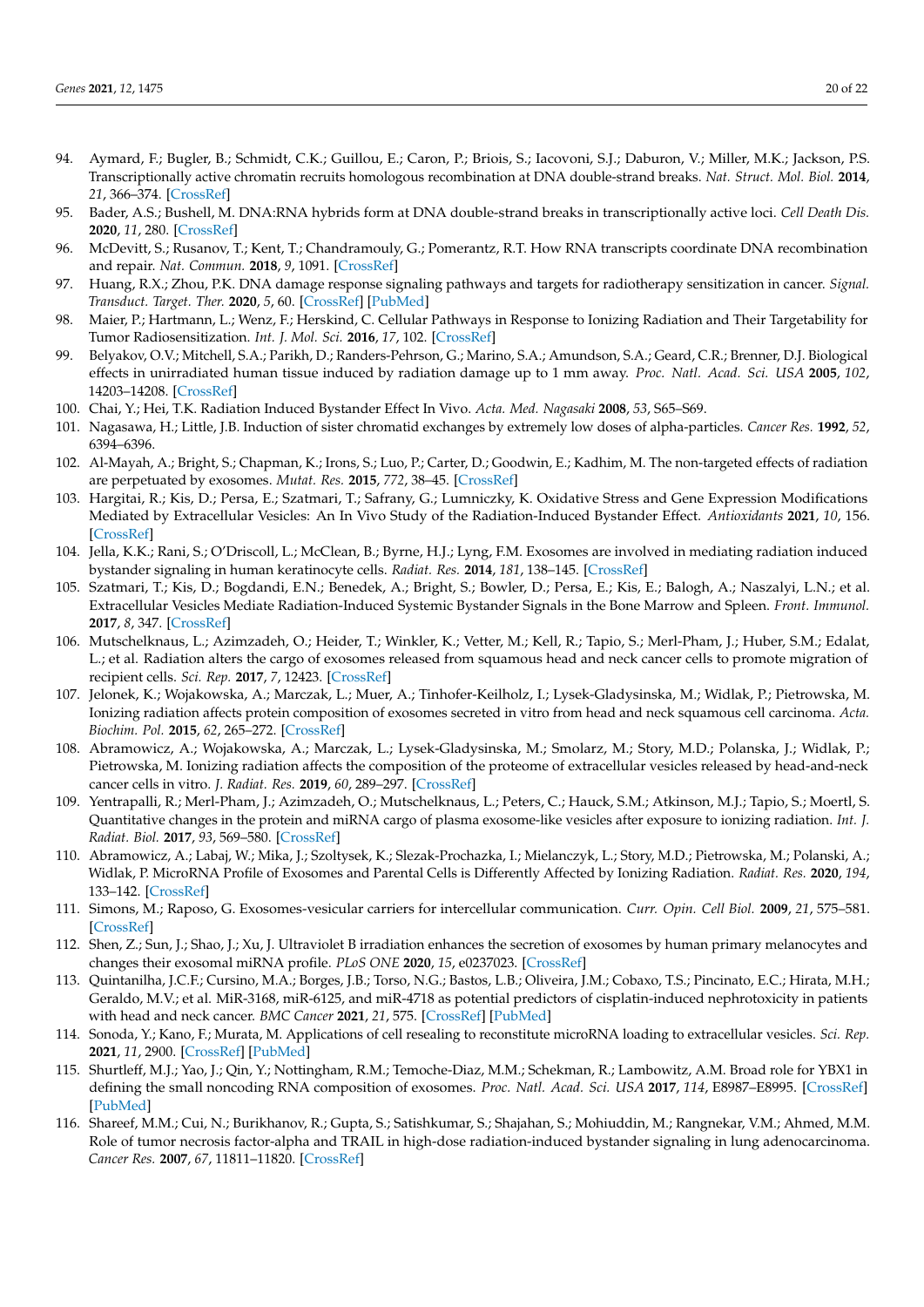- <span id="page-20-0"></span>117. Song, M.; Wang, Y.; Shang, Z.F.; Liu, X.D.; Xie, D.F.; Wang, Q.; Guan, H.; Zhou, P.K. Bystander autophagy mediated by radiation-induced exosomal miR-7-5p in non-targeted human bronchial epithelial cells. *Sci. Rep.* **2016**, *6*, 30165. [\[CrossRef\]](http://doi.org/10.1038/srep30165) [\[PubMed\]](http://www.ncbi.nlm.nih.gov/pubmed/27417393)
- <span id="page-20-1"></span>118. Cai, S.; Shi, G.S.; Cheng, H.Y.; Zeng, Y.N.; Li, G.; Zhang, M.; Song, M.; Zhou, P.K.; Tian, Y.; Cui, F.M.; et al. Exosomal miR-7 Mediates Bystander Autophagy in Lung after Focal Brain Irradiation in Mice. *Int. J. Biol. Sci.* **2017**, *13*, 1287–1296. [\[CrossRef\]](http://doi.org/10.7150/ijbs.18890) [\[PubMed\]](http://www.ncbi.nlm.nih.gov/pubmed/29104495)
- <span id="page-20-2"></span>119. Hu, W.; Xu, S.; Yao, B.; Hong, M.; Wu, X.; Pei, H.; Chang, L.; Ding, N.; Gao, X.; Ye, C.; et al. MiR-663 inhibits radiation-induced bystander effects by targeting TGFB1 in a feedback mode. *RNA Biol.* **2014**, *11*, 1189–1198. [\[CrossRef\]](http://doi.org/10.4161/rna.34345)
- <span id="page-20-3"></span>120. Rastogi, S.; Hwang, A.; Chan, J.; Wang, J.Y.J. Extracellular vesicles transfer nuclear Abl-dependent and radiation-induced miR-34c into unirradiated cells to cause bystander effects. *Mol. Biol. Cell* **2018**, *29*, 2228–2242. [\[CrossRef\]](http://doi.org/10.1091/mbc.E18-02-0130)
- <span id="page-20-4"></span>121. Jiang, Y.; Chen, X.; Tian, W.; Yin, X.; Wang, J.; Yang, H. The role of TGF-beta1-miR-21-ROS pathway in bystander responses induced by irradiated non-small-cell lung cancer cells. *Br. J. Cancer* **2014**, *111*, 772–780. [\[CrossRef\]](http://doi.org/10.1038/bjc.2014.368) [\[PubMed\]](http://www.ncbi.nlm.nih.gov/pubmed/24992582)
- <span id="page-20-5"></span>122. Tian, W.; Yin, X.; Wang, L.; Wang, J.; Zhu, W.; Cao, J.; Yang, H. The key role of miR-21-regulated SOD2 in the medium-mediated bystander responses in human fibroblasts induced by alpha-irradiated keratinocytes. *Mutat. Res.* **2015**, *780*, 77–85. [\[CrossRef\]](http://doi.org/10.1016/j.mrfmmm.2015.08.003)
- <span id="page-20-6"></span>123. Nakaoka, A.; Nakahana, M.; Inubushi, S.; Akasaka, H.; Salah, M.; Fujita, Y.; Kubota, H.; Hassan, M.; Nishikawa, R.; Mukumoto, N.; et al. Exosome-mediated radiosensitizing effect on neighboring cancer cells via increase in intracellular levels of reactive oxygen species. *Oncol. Rep.* **2021**, *45*, 13. [\[CrossRef\]](http://doi.org/10.3892/or.2021.7964) [\[PubMed\]](http://www.ncbi.nlm.nih.gov/pubmed/33649776)
- <span id="page-20-7"></span>124. Yang, Z.; He, J.; Gao, P.; Niu, Y.; Zhang, J.; Wang, L.; Liu, M.; Wei, X.; Liu, C.; Zhang, C.; et al. miR-769-5p suppressed cell proliferation, migration and invasion by targeting TGFBR1 in non-small cell lung carcinoma. *Oncotarget* **2017**, *8*, 113558–113570. [\[CrossRef\]](http://doi.org/10.18632/oncotarget.23060) [\[PubMed\]](http://www.ncbi.nlm.nih.gov/pubmed/29371929)
- <span id="page-20-8"></span>125. Ni, N.; Ma, W.; Tao, Y.; Liu, J.; Hua, H.; Cheng, J.; Wang, J.; Zhou, B.; Luo, D. Exosomal MiR-769-5p Exacerbates Ultraviolet-Induced Bystander Effect by Targeting TGFBR1. *Front. Physiol.* **2020**, *11*, 603081. [\[CrossRef\]](http://doi.org/10.3389/fphys.2020.603081)
- <span id="page-20-9"></span>126. Tang, Y.; Cui, Y.; Li, Z.; Jiao, Z.; Zhang, Y.; He, Y.; Chen, G.; Zhou, Q.; Wang, W.; Zhou, X.; et al. Radiation-induced miR-208a increases the proliferation and radioresistance by targeting p21 in human lung cancer cells. *J. Exp. Clin. Cancer Res.* **2016**, *35*, 7. [\[CrossRef\]](http://doi.org/10.1186/s13046-016-0285-3)
- <span id="page-20-10"></span>127. Zheng, Q.; Ding, H.; Wang, L.; Yan, Y.; Wan, Y.; Yi, Y.; Tao, L.; Zhu, C. Circulating Exosomal miR-96 as a Novel Biomarker for Radioresistant Non-Small-Cell Lung Cancer. *J. Oncol.* **2021**, *2021*, 5893981. [\[CrossRef\]](http://doi.org/10.1155/2021/5893981)
- <span id="page-20-11"></span>128. Mrowczynski, O.D.; Madhankumar, A.B.; Sundstrom, J.M.; Zhao, Y.; Kawasawa, Y.I.; Slagle-Webb, B.; Mau, C.; Payne, R.A.; Rizk, E.B.; Zacharia, B.E.; et al. Exosomes impact survival to radiation exposure in cell line models of nervous system cancer. *Oncotarget* **2018**, *9*, 36083–36101. [\[CrossRef\]](http://doi.org/10.18632/oncotarget.26300)
- <span id="page-20-12"></span>129. Xu, S.; Ding, N.; Pei, H.; Hu, W.; Wei, W.; Zhang, X.; Zhou, G.; Wang, J. MiR-21 is involved in radiation-induced bystander effects. *RNA Biol.* **2014**, *11*, 1161–1170. [\[CrossRef\]](http://doi.org/10.4161/rna.34380) [\[PubMed\]](http://www.ncbi.nlm.nih.gov/pubmed/25483031)
- <span id="page-20-13"></span>130. Yin, X.; Tian, W.; Wang, L.; Wang, J.; Zhang, S.; Cao, J.; Yang, H. Radiation quality-dependence of bystander effect in unirradiated fibroblasts is associated with TGF-beta1-Smad2 pathway and miR-21 in irradiated keratinocytes. *Sci. Rep.* **2015**, *5*, 11373. [\[CrossRef\]](http://doi.org/10.1038/srep11373)
- <span id="page-20-14"></span>131. Dickey, J.S.; Zemp, F.J.; Altamirano, A.; Sedelnikova, O.A.; Bonner, W.M.; Kovalchuk, O. H2AX phosphorylation in response to DNA double-strand break formation during bystander signalling: Effect of microRNA knockdown. *Radiat. Prot. Dosim.* **2011**, *143*, 264–269. [\[CrossRef\]](http://doi.org/10.1093/rpd/ncq470) [\[PubMed\]](http://www.ncbi.nlm.nih.gov/pubmed/21183548)
- <span id="page-20-15"></span>132. Kim, Y.K.; Kim, B.; Kim, V.N. Re-evaluation of the roles of DROSHA, Export in 5, and DICER in microRNA biogenesis. *Proc. Natl. Acad. Sci. USA* **2016**, *113*, E1881–E1889. [\[CrossRef\]](http://doi.org/10.1073/pnas.1602532113) [\[PubMed\]](http://www.ncbi.nlm.nih.gov/pubmed/26976605)
- <span id="page-20-16"></span>133. Chen, S.; Zhao, Y.; Han, W.; Chiu, S.K.; Zhu, L.; Wu, L.; Yu, K.N. Rescue effects in radiobiology: Unirradiated bystander cells assist irradiated cells through intercellular signal feedback. *Mutat. Res.* **2011**, *706*, 59–64. [\[CrossRef\]](http://doi.org/10.1016/j.mrfmmm.2010.10.011) [\[PubMed\]](http://www.ncbi.nlm.nih.gov/pubmed/21073884)
- <span id="page-20-17"></span>134. Iyer, R.; Lehnert, B.E. Low dose, low-LET ionizing radiation-induced radioadaptation and associated early responses in unirradiated cells. *Mutat. Res.* **2002**, *503*, 1–9. [\[CrossRef\]](http://doi.org/10.1016/S0027-5107(02)00068-4)
- <span id="page-20-18"></span>135. Yu, K.N. Radiation-induced rescue effect. *J. Radiat. Res.* **2019**, *60*, 163–170. [\[CrossRef\]](http://doi.org/10.1093/jrr/rry109)
- <span id="page-20-19"></span>136. Kobayashi, A.; Ahmad, T.A.F.T.; Autsavapromporn, N.; Oikawa, M.; Homma-Takeda, S.; Furusawa, Y.; Wang, J.; Konishi, T. Enhanced DNA double-strand break repair of microbeam targeted A549 lung carcinoma cells by adjacent WI38 normal lung fibroblast cells via bi-directional signaling. *Mutat. Res.* **2017**, *803–805*, 1–8. [\[CrossRef\]](http://doi.org/10.1016/j.mrfmmm.2017.06.006)
- <span id="page-20-20"></span>137. Lam, R.K.; Fung, Y.K.; Han, W.; Li, L.; Chiu, S.K.; Cheng, S.H.; Yu, K.N. Modulation of NF-kappaB in rescued irradiated cells. *Radiat. Prot. Dosim.* **2015**, *167*, 37–43. [\[CrossRef\]](http://doi.org/10.1093/rpd/ncv217)
- <span id="page-20-21"></span>138. Lam, R.K.; Han, W.; Yu, K.N. Unirradiated cells rescue cells exposed to ionizing radiation: Activation of NF-kappaB pathway in irradiated cells. *Mutat. Res.* **2015**, *782*, 23–33. [\[CrossRef\]](http://doi.org/10.1016/j.mrfmmm.2015.10.004)
- <span id="page-20-22"></span>139. Kong, E.Y.; Cheng, S.H.; Yu, K.N. Induction of autophagy and interleukin 6 secretion in bystander cells: Metabolic cooperation for radiation-induced rescue effect? *J. Radiat. Res.* **2018**, *59*, 129–140. [\[CrossRef\]](http://doi.org/10.1093/jrr/rrx101)
- <span id="page-20-23"></span>140. Pathikonda, S.; Cheng, S.H.; Yu, K.N. Role of PARP1 regulation in radiation-induced rescue effect. *J. Radiat. Res.* **2020**, *61*, 352–367. [\[CrossRef\]](http://doi.org/10.1093/jrr/rraa023)
- <span id="page-20-24"></span>141. Vuong, B.; Hogan-Cann, A.D.; Alano, C.C.; Stevenson, M.; Chan, W.Y.; Anderson, C.M.; Swanson, R.A.; Kauppinen, T.M. NF-kappaB transcriptional activation by TNFalpha requires phospholipase C, extracellular signal-regulated kinase 2 and poly(ADP-ribose) polymerase-1. *J. Neuro Inflamm.* **2015**, *12*, 229. [\[CrossRef\]](http://doi.org/10.1186/s12974-015-0448-8)